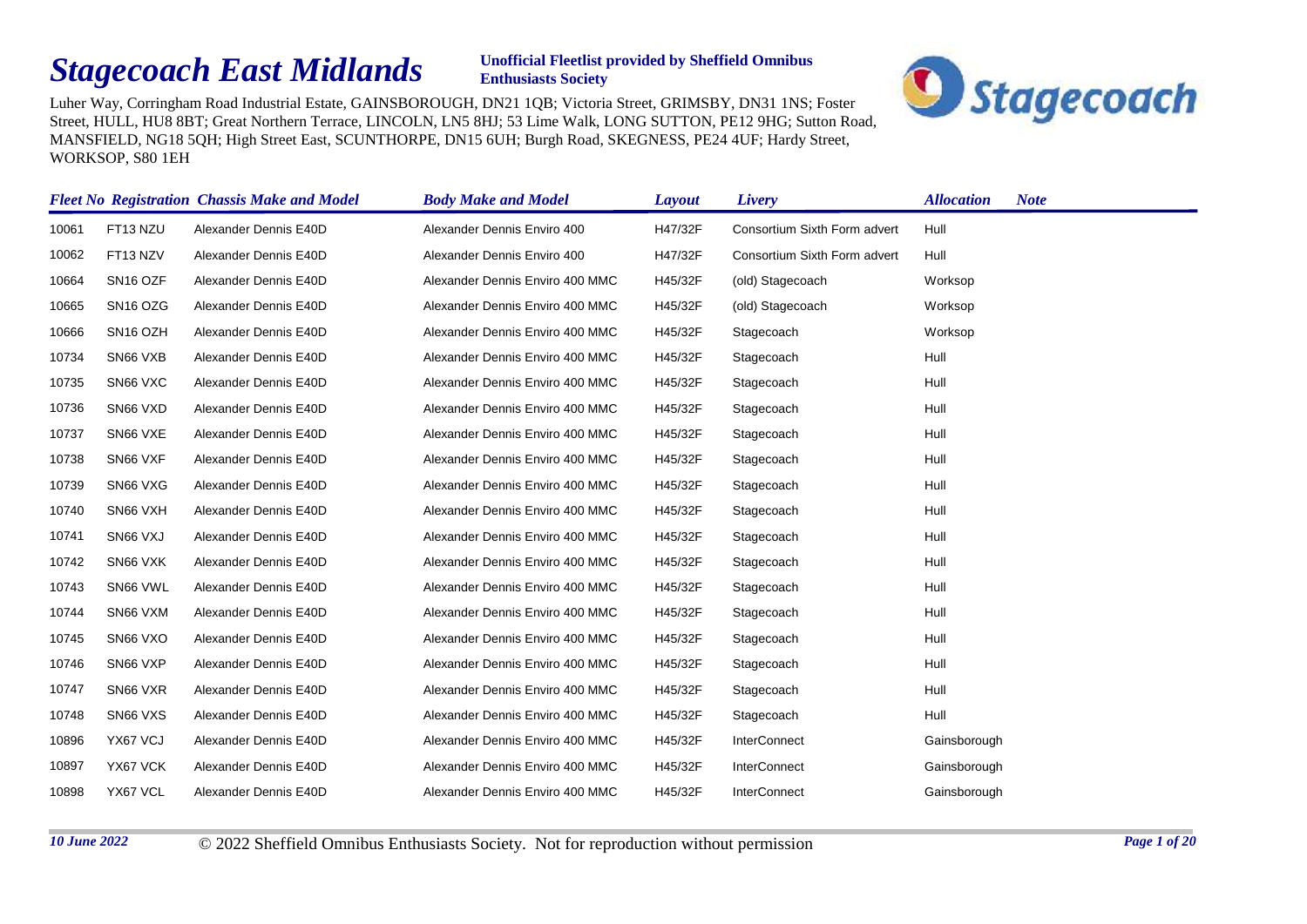|       |                      | <b>Fleet No Registration Chassis Make and Model</b> | <b>Body Make and Model</b>      | <b>Layout</b> | Livery                       | <b>Allocation</b><br><b>Note</b> |
|-------|----------------------|-----------------------------------------------------|---------------------------------|---------------|------------------------------|----------------------------------|
| 10899 | YX67 VCM             | Alexander Dennis E40D                               | Alexander Dennis Enviro 400 MMC | H45/32F       | <b>InterConnect</b>          | Gainsborough                     |
| 10900 | YX67 VCN             | Alexander Dennis E40D                               | Alexander Dennis Enviro 400 MMC | H45/32F       | <b>InterConnect</b>          | Gainsborough                     |
| 10901 | YX67 VCO             | Alexander Dennis E40D                               | Alexander Dennis Enviro 400 MMC | H45/32F       | <b>InterConnect</b>          | Gainsborough                     |
| 10971 | SN <sub>18</sub> KTE | Alexander Dennis E40D                               | Alexander Dennis Enviro 400 MMC | H45/32F       | Pronto                       | Mansfield                        |
| 10972 | SN <sub>18</sub> KTF | Alexander Dennis E40D                               | Alexander Dennis Enviro 400 MMC | H45/32F       | Pronto                       | Lincoln                          |
| 10973 | SN <sub>18</sub> KTG | Alexander Dennis E40D                               | Alexander Dennis Enviro 400 MMC | H45/32F       | Pronto                       | Mansfield                        |
| 10974 | SN <sub>18</sub> KTJ | Alexander Dennis E40D                               | Alexander Dennis Enviro 400 MMC | H45/32F       | Pronto                       | Mansfield                        |
| 10975 | SN <sub>18</sub> KTK | Alexander Dennis E40D                               | Alexander Dennis Enviro 400 MMC | H45/32F       | Pronto                       | Mansfield                        |
| 10976 | SN <sub>18</sub> KTL | Alexander Dennis E40D                               | Alexander Dennis Enviro 400 MMC | H45/32F       | Pronto                       | Mansfield                        |
| 10977 | SN <sub>18</sub> KTO | Alexander Dennis E40D                               | Alexander Dennis Enviro 400 MMC | H45/32F       | Pronto                       | Mansfield                        |
| 10978 | SN <sub>18</sub> KTP | Alexander Dennis E40D                               | Alexander Dennis Enviro 400 MMC | H45/32F       | Pronto                       | Mansfield                        |
| 10979 | SN <sub>18</sub> KTT | Alexander Dennis E40D                               | Alexander Dennis Enviro 400 MMC | H45/32F       | Pronto                       | Mansfield                        |
| 10980 | SN <sub>18</sub> KTU | Alexander Dennis E40D                               | Alexander Dennis Enviro 400 MMC | H45/32F       | Pronto                       | Mansfield                        |
| 10981 | SN <sub>18</sub> KTV | Alexander Dennis E40D                               | Alexander Dennis Enviro 400 MMC | H45/32F       | Pronto                       | Mansfield                        |
| 11192 | YW19 VUN             | Alexander Dennis E40D                               | Alexander Dennis Enviro 400 MMC | H45/32F       | (old) Stagecoach (Simplibus) | Hull                             |
| 11193 | YW19 VUO             | Alexander Dennis E40D                               | Alexander Dennis Enviro 400 MMC | H45/32F       | (old) Stagecoach (Simplibus) | Hull                             |
| 11194 | YW19 VUP             | Alexander Dennis E40D                               | Alexander Dennis Enviro 400 MMC | H45/32F       | (old) Stagecoach (Simplibus) | Hull                             |
| 11195 | YW19 VUR             | Alexander Dennis E40D                               | Alexander Dennis Enviro 400 MMC | H45/32F       | (old) Stagecoach (Simplibus) | Hull                             |
| 11196 | YW19 VUS             | Alexander Dennis E40D                               | Alexander Dennis Enviro 400 MMC | H45/32F       | (old) Stagecoach (Simplibus) | Hull                             |
| 11197 | YW19 VUT             | Alexander Dennis E40D                               | Alexander Dennis Enviro 400 MMC | H45/32F       | (old) Stagecoach (Simplibus) | Hull                             |
| 11198 | YW19 VUU             | Alexander Dennis E40D                               | Alexander Dennis Enviro 400 MMC | H45/32F       | (old) Stagecoach (Simplibus) | Hull                             |
| 11199 | YW19 VUV             | Alexander Dennis E40D                               | Alexander Dennis Enviro 400 MMC | H45/32F       | (old) Stagecoach (Simplibus) | Hull                             |
| 11200 | YW19 VUX             | Alexander Dennis E40D                               | Alexander Dennis Enviro 400 MMC | H45/32F       | (old) Stagecoach (Simplibus) | Hull                             |
| 11201 | YW19 VUY             | Alexander Dennis E40D                               | Alexander Dennis Enviro 400 MMC | H45/32F       | Stagecoach                   | Hull                             |
| 11274 | SN69 ZNZ             | Alexander Dennis E40D                               | Alexander Dennis Enviro 400 MMC | H45/32F       | Pronto                       | Lincoln                          |
| 11275 | SN69 ZPB             | Alexander Dennis E40D                               | Alexander Dennis Enviro 400 MMC | H45/32F       | Pronto                       | Lincoln                          |
| 11276 | SN69 ZPC             | Alexander Dennis E40D                               | Alexander Dennis Enviro 400 MMC | H45/32F       | Pronto                       | Mansfield                        |
| 11277 | SN69 ZPD             | Alexander Dennis E40D                               | Alexander Dennis Enviro 400 MMC | H45/32F       | Pronto                       | Mansfield                        |
| 11278 | SN69 ZPE             | Alexander Dennis E40D                               | Alexander Dennis Enviro 400 MMC | H45/32F       | (old) Stagecoach             | Mansfield                        |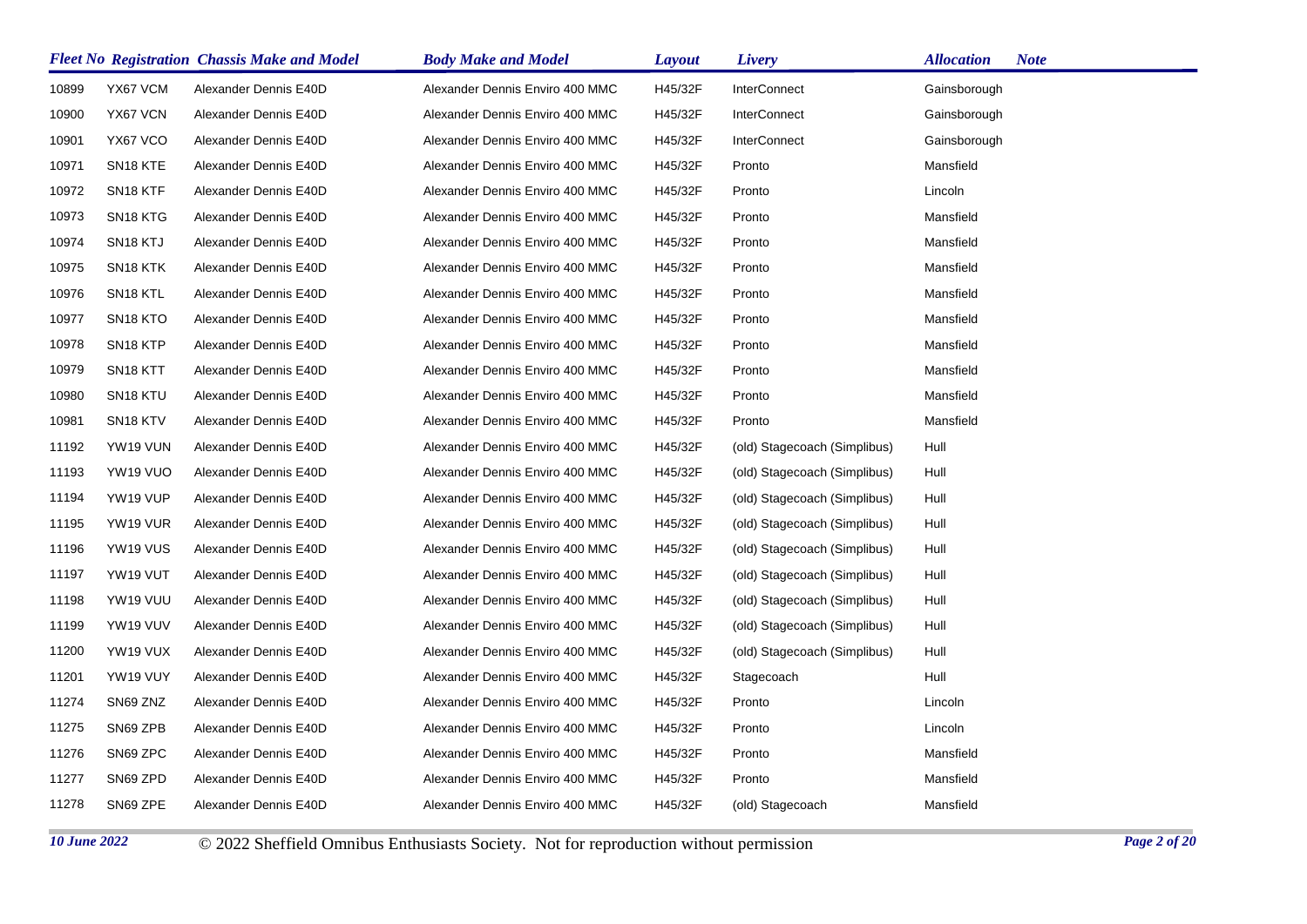|       |                 | <b>Fleet No Registration Chassis Make and Model</b> | <b>Body Make and Model</b>  | Layout           | Livery                        | Allocation | <b>Note</b>                           |
|-------|-----------------|-----------------------------------------------------|-----------------------------|------------------|-------------------------------|------------|---------------------------------------|
| 15175 | YN64 XTB        | Scania N230UD                                       | Alexander Dennis Enviro 400 | <b>DPH45/27F</b> | (old) Stagecoach (service 77) | Worksop    |                                       |
| 15176 | YN64 XTD        | Scania N230UD                                       | Alexander Dennis Enviro 400 | <b>DPH45/27F</b> | (old) Stagecoach (service 77) | Worksop    |                                       |
| 15177 | YN64 XTE        | Scania N230UD                                       | Alexander Dennis Enviro 400 | <b>DPH45/27F</b> | (old) Stagecoach              | Worksop    |                                       |
| 15178 | YN64 AOY        | Scania N230UD                                       | Alexander Dennis Enviro 400 | DPH45/27F        | (old) Stagecoach              | Worksop    |                                       |
| 15179 | YN64 AOZ        | Scania N230UD                                       | Alexander Dennis Enviro 400 | DPH45/27F        | (old) Stagecoach              | Worksop    |                                       |
| 15507 | FX09 CZW        | Scania N230UD                                       | Alexander Dennis Enviro 400 | H47/29F          | (old) Stagecoach              | Worksop    |                                       |
| 15508 | FX09 CZY        | Scania N230UD                                       | Alexander Dennis Enviro 400 | H47/29F          | (old) Stagecoach              | Worksop    |                                       |
| 15509 | FX09 CZZ        | Scania N230UD                                       | Alexander Dennis Enviro 400 | H47/29F          | Stagecoach                    | Worksop    |                                       |
| 15510 | FX09 DAA        | Scania N230UD                                       | Alexander Dennis Enviro 400 | H47/29F          | (old) Stagecoach              | Skegness   |                                       |
| 15511 | FX09 DAO        | Scania N230UD                                       | Alexander Dennis Enviro 400 | H47/29F          | (old) Stagecoach              | Skegness   |                                       |
| 15612 | OU10 BFZ        | Scania N230UD                                       | Alexander Dennis Enviro 400 | DPH45/28F        | <b>InterConnect</b>           | Skegness   |                                       |
| 15614 | OU10 BGF        | Scania N230UD                                       | Alexander Dennis Enviro 400 | <b>DPH45/28F</b> | <b>InterConnect</b>           | Skegness   |                                       |
| 15615 | OU10 BGK        | Scania N230UD                                       | Alexander Dennis Enviro 400 | DPH45/28F        | <b>InterConnect</b>           | Skegness   |                                       |
| 15616 | OU10 BGO        | Scania N230UD                                       | Alexander Dennis Enviro 400 | DPH45/28F        | <b>InterConnect</b>           | Skegness   |                                       |
| 15617 | OU10 BGV        | Scania N230UD                                       | Alexander Dennis Enviro 400 | DPH45/28F        | <b>InterConnect</b>           | Skegness   |                                       |
| 15618 | OU10 BGX        | Scania N230UD                                       | Alexander Dennis Enviro 400 | <b>DPH45/28F</b> | <b>InterConnect</b>           | Skegness   |                                       |
| 15619 | OU10 BGY        | Scania N230UD                                       | Alexander Dennis Enviro 400 | <b>DPH45/28F</b> | <b>InterConnect</b>           | Skegness   |                                       |
| 15620 | OU10 BGZ        | Scania N230UD                                       | Alexander Dennis Enviro 400 | DPH45/28F        | <b>InterConnect</b>           | Skegness   |                                       |
| 15651 | FX10 AFK        | Scania N230UD                                       | Alexander Dennis Enviro 400 | <b>DPH45/28F</b> | (old) Stagecoach              | reserve    |                                       |
| 15652 | FX10 AFN        | Scania N230UD                                       | Alexander Dennis Enviro 400 | DPH45/28F        | <b>InterConnect</b>           | Skegness   |                                       |
| 15653 | FX10 AFO        | Scania N230UD                                       | Alexander Dennis Enviro 400 | <b>DPH45/28F</b> | (old) Stagecoach              | Lincoln    |                                       |
| 15654 | FX10 AFU        | Scania N230UD                                       | Alexander Dennis Enviro 400 | DPH45/28F        | <b>InterConnect</b>           | Skegness   |                                       |
| 15656 | FX10 AFY        | Scania N230UD                                       | Alexander Dennis Enviro 400 | <b>DPH45/28F</b> | (old) Stagecoach              | Lincoln    |                                       |
| 15808 | FX12 BAV        | Scania N230UD                                       | Alexander Dennis Enviro 400 | DPH45/28F        | <b>InterConnect</b>           | Skegness   |                                       |
| 15809 | FX12 BBN        | Scania N230UD                                       | Alexander Dennis Enviro 400 | DPH45/28F        | <b>InterConnect</b>           | Skegness   |                                       |
| 15810 | FX12 BBU        | Scania N230UD                                       | Alexander Dennis Enviro 400 | <b>DPH45/28F</b> | <b>InterConnect</b>           | Skegness   |                                       |
| 15811 | FX12 BBV        | Scania N230UD                                       | Alexander Dennis Enviro 400 | DPH45/28F        | <b>InterConnect</b>           | Skegness   |                                       |
| 16314 | <b>IUI 5454</b> | Volvo Olympian OLY-5639                             | Alexander RL                | $O-/-F$          | Hattie the Community Bus      | reserve    | ex S314 CCD. Mobile<br>community room |
| 16902 | <b>Y902 OTL</b> | Volvo B7TL-5700                                     | East Lancashire Vyking      | H47/30F          | (old) Stagecoach              | withdrawn  |                                       |

*10 June 2022* © 2022 Sheffield Omnibus Enthusiasts Society. Not for reproduction without permission *Page 3 of 20*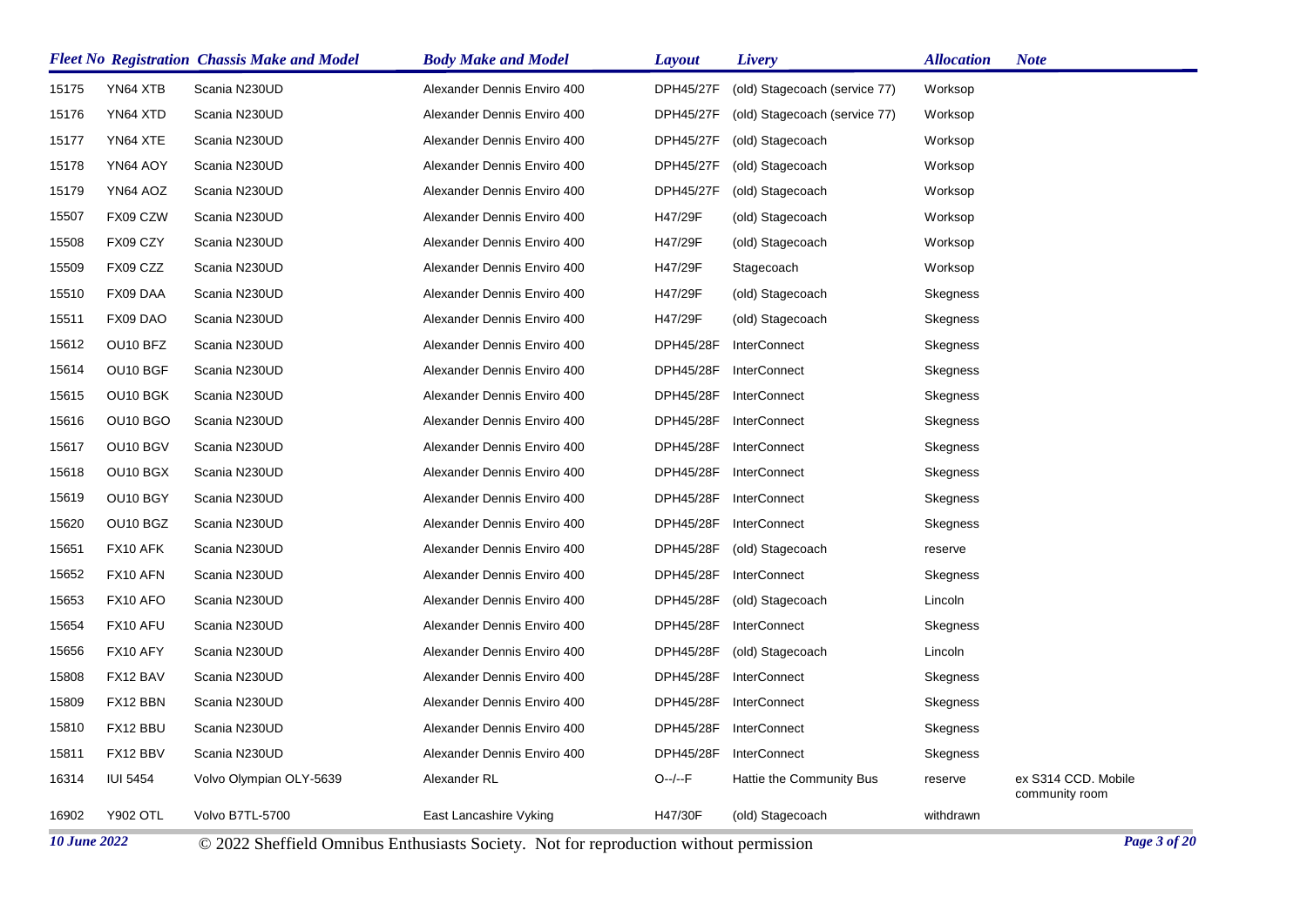| FX53 TXA<br>Volvo B7TL-5700<br>H47/30F<br>16907<br>East Lancashire Vyking<br>(old) Stagecoach<br>Scunthorpe<br>H47/30F<br>16910<br>FX53 TXD<br>Volvo B7TL-5700<br>(old) Stagecoach<br>East Lancashire Vyking<br>Scunthorpe<br>16913<br>FX54 AOC<br>Volvo B7TL-5700<br>H47/30F<br>InterConnect<br>East Lancashire Vyking<br>Scunthorpe<br>16914<br>FX54 AOD<br>H47/30F<br>Volvo B7TL-5700<br>East Lancashire Vyking<br>(old) Stagecoach<br>Scunthorpe<br>16915<br>FX54 AOE<br>Volvo B7TL-5700<br>H47/30F<br>InterConnect<br>East Lancashire Vyking<br>withdrawn<br>16916<br>FX54 AOF<br>Volvo B7TL-5700<br>H47/30F<br>East Lancashire Vyking<br>(old) Stagecoach<br>Scunthorpe<br>16917<br>FX05 GXP<br>Volvo B7TL-5700<br>East Lancashire Vyking<br>H47/30F<br>(old) Stagecoach<br>Scunthorpe<br>16918<br>FX55 AZU<br>H47/30F<br>Volvo B7TL-5700<br>East Lancashire Vyking<br>(old) Stagecoach<br>Scunthorpe<br>16919<br>FX55 AZV<br>H47/30F<br>(old) Stagecoach<br>Volvo B7TL-5700<br>East Lancashire Vyking<br>Scunthorpe<br>16920<br>FX55 AZW<br>Volvo B7TL-5700<br>H47/30F<br>East Lancashire Vyking<br>(old) Stagecoach<br>Scunthorpe<br>FX06 AOA<br>Volvo B7TL-5700<br><b>InterConnect</b><br>16939<br>Wright Eclipse Gemini<br>DPH47/32F<br>reserve<br>FX06 AOC<br>DPH47/32F<br>16941<br>Volvo B7TL-5700<br>Wright Eclipse Gemini<br>(old) Stagecoach<br>Skegness<br>O47/32F<br>ex FX06 AOE<br>16943<br><b>PIW 4457</b><br>Volvo B7TL-5700<br>Wright Eclipse Gemini<br>Tour of Lincoln<br>Lincoln<br>16944<br>FX06 AOF<br>DPH47/32F<br>Volvo B7TL-5700<br>Wright Eclipse Gemini<br>Stagecoach<br>reserve<br>YJ04 FZC<br>O45/29F<br>16962<br>Volvo B7TL-5700<br>Wright Eclipse Gemini<br>Lolly the Seasider<br>Grimsby<br>16964<br>YJ04 FZE<br>Volvo B7TL-5700<br>O45/29F<br>Rolly the Seasider<br>Wright Eclipse Gemini<br>reserve<br>YJ04 FZF<br>Volvo B7TL-5700<br>O45/29F<br>16965<br>Wright Eclipse Gemini<br>Splash the Seasider<br>Grimsby<br>16966<br>YJ04 FZG<br>Volvo B7TL-5700<br>Wright Eclipse Gemini<br>O45/29F<br>Milly the Seasider<br>Skegness<br>17013<br><b>S813 BWC</b><br>Dennis Trident II<br>O51/24F<br><b>Teddy the Seasider</b><br>Alexander ALX400<br>Skegness<br>17015<br><b>S815 BWC</b><br>O51/24F<br>Sumny the Seasider<br>Dennis Trident II<br>Alexander ALX400<br>Skegness<br>17016<br>O51/24F<br>DAZ 5455<br>Dennis Trident II<br>Alexander ALX400<br>Sweetie the Seasider<br>Skegness<br>ex S816 BWC<br>17479<br>LX51 FLR<br>Dennis Trident II<br>O45/23F<br>Scoop the Seasider<br>Alexander ALX400<br>Skegness<br>17673<br><b>BLZ 1423</b><br>O51/29F<br>ex T373 FUG<br>Dennis Trident II<br>Alexander ALX400<br>Candy the Seasider<br>Skegness<br>O51/29F<br>17676<br><b>PIW 4456</b><br><b>Dennis Trident II</b><br>Sandy the Seasider<br>ex T376 FUG<br>Alexander ALX400<br>reserve<br>17677<br><b>WOI 3002</b><br>Dennis Trident II<br>Alexander ALX400<br>O51/29F<br>ex T377 FUG<br>Shelly the Seasider<br>Skegness<br>17678<br><b>PSU 443</b><br>Dennis Trident II<br>O51/29F<br>Salty the Seasider<br>ex V378 EWE<br>Alexander ALX400<br>Skegness<br>17717<br>MK02 EFW<br>Dennis Trident II<br>Alexander ALX400<br>H47/28F<br>(old) Stagecoach<br>reserve<br>17719<br>MK02 EFY<br>Dennis Trident II<br>H47/28F<br>Alexander ALX400<br>(old) Stagecoach<br>Gainsborough<br>17730<br>MK02 EGZ<br>Dennis Trident II<br>Alexander ALX400<br>H47/28F<br>(old) Stagecoach<br>reserve |  | <b>Fleet No Registration Chassis Make and Model</b> | <b>Body Make and Model</b> | Layout | Livery | <b>Allocation</b> | <b>Note</b> |
|-------------------------------------------------------------------------------------------------------------------------------------------------------------------------------------------------------------------------------------------------------------------------------------------------------------------------------------------------------------------------------------------------------------------------------------------------------------------------------------------------------------------------------------------------------------------------------------------------------------------------------------------------------------------------------------------------------------------------------------------------------------------------------------------------------------------------------------------------------------------------------------------------------------------------------------------------------------------------------------------------------------------------------------------------------------------------------------------------------------------------------------------------------------------------------------------------------------------------------------------------------------------------------------------------------------------------------------------------------------------------------------------------------------------------------------------------------------------------------------------------------------------------------------------------------------------------------------------------------------------------------------------------------------------------------------------------------------------------------------------------------------------------------------------------------------------------------------------------------------------------------------------------------------------------------------------------------------------------------------------------------------------------------------------------------------------------------------------------------------------------------------------------------------------------------------------------------------------------------------------------------------------------------------------------------------------------------------------------------------------------------------------------------------------------------------------------------------------------------------------------------------------------------------------------------------------------------------------------------------------------------------------------------------------------------------------------------------------------------------------------------------------------------------------------------------------------------------------------------------------------------------------------------------------------------------------------------------------------------------------------------------------------------------------------------------------------------------------------------------------------------------------------------------------------------------------------------------------------------------------------------------------------------------------------------------------------------------------------------------------------------------------------------------------------------|--|-----------------------------------------------------|----------------------------|--------|--------|-------------------|-------------|
|                                                                                                                                                                                                                                                                                                                                                                                                                                                                                                                                                                                                                                                                                                                                                                                                                                                                                                                                                                                                                                                                                                                                                                                                                                                                                                                                                                                                                                                                                                                                                                                                                                                                                                                                                                                                                                                                                                                                                                                                                                                                                                                                                                                                                                                                                                                                                                                                                                                                                                                                                                                                                                                                                                                                                                                                                                                                                                                                                                                                                                                                                                                                                                                                                                                                                                                                                                                                                               |  |                                                     |                            |        |        |                   |             |
|                                                                                                                                                                                                                                                                                                                                                                                                                                                                                                                                                                                                                                                                                                                                                                                                                                                                                                                                                                                                                                                                                                                                                                                                                                                                                                                                                                                                                                                                                                                                                                                                                                                                                                                                                                                                                                                                                                                                                                                                                                                                                                                                                                                                                                                                                                                                                                                                                                                                                                                                                                                                                                                                                                                                                                                                                                                                                                                                                                                                                                                                                                                                                                                                                                                                                                                                                                                                                               |  |                                                     |                            |        |        |                   |             |
|                                                                                                                                                                                                                                                                                                                                                                                                                                                                                                                                                                                                                                                                                                                                                                                                                                                                                                                                                                                                                                                                                                                                                                                                                                                                                                                                                                                                                                                                                                                                                                                                                                                                                                                                                                                                                                                                                                                                                                                                                                                                                                                                                                                                                                                                                                                                                                                                                                                                                                                                                                                                                                                                                                                                                                                                                                                                                                                                                                                                                                                                                                                                                                                                                                                                                                                                                                                                                               |  |                                                     |                            |        |        |                   |             |
|                                                                                                                                                                                                                                                                                                                                                                                                                                                                                                                                                                                                                                                                                                                                                                                                                                                                                                                                                                                                                                                                                                                                                                                                                                                                                                                                                                                                                                                                                                                                                                                                                                                                                                                                                                                                                                                                                                                                                                                                                                                                                                                                                                                                                                                                                                                                                                                                                                                                                                                                                                                                                                                                                                                                                                                                                                                                                                                                                                                                                                                                                                                                                                                                                                                                                                                                                                                                                               |  |                                                     |                            |        |        |                   |             |
|                                                                                                                                                                                                                                                                                                                                                                                                                                                                                                                                                                                                                                                                                                                                                                                                                                                                                                                                                                                                                                                                                                                                                                                                                                                                                                                                                                                                                                                                                                                                                                                                                                                                                                                                                                                                                                                                                                                                                                                                                                                                                                                                                                                                                                                                                                                                                                                                                                                                                                                                                                                                                                                                                                                                                                                                                                                                                                                                                                                                                                                                                                                                                                                                                                                                                                                                                                                                                               |  |                                                     |                            |        |        |                   |             |
|                                                                                                                                                                                                                                                                                                                                                                                                                                                                                                                                                                                                                                                                                                                                                                                                                                                                                                                                                                                                                                                                                                                                                                                                                                                                                                                                                                                                                                                                                                                                                                                                                                                                                                                                                                                                                                                                                                                                                                                                                                                                                                                                                                                                                                                                                                                                                                                                                                                                                                                                                                                                                                                                                                                                                                                                                                                                                                                                                                                                                                                                                                                                                                                                                                                                                                                                                                                                                               |  |                                                     |                            |        |        |                   |             |
|                                                                                                                                                                                                                                                                                                                                                                                                                                                                                                                                                                                                                                                                                                                                                                                                                                                                                                                                                                                                                                                                                                                                                                                                                                                                                                                                                                                                                                                                                                                                                                                                                                                                                                                                                                                                                                                                                                                                                                                                                                                                                                                                                                                                                                                                                                                                                                                                                                                                                                                                                                                                                                                                                                                                                                                                                                                                                                                                                                                                                                                                                                                                                                                                                                                                                                                                                                                                                               |  |                                                     |                            |        |        |                   |             |
|                                                                                                                                                                                                                                                                                                                                                                                                                                                                                                                                                                                                                                                                                                                                                                                                                                                                                                                                                                                                                                                                                                                                                                                                                                                                                                                                                                                                                                                                                                                                                                                                                                                                                                                                                                                                                                                                                                                                                                                                                                                                                                                                                                                                                                                                                                                                                                                                                                                                                                                                                                                                                                                                                                                                                                                                                                                                                                                                                                                                                                                                                                                                                                                                                                                                                                                                                                                                                               |  |                                                     |                            |        |        |                   |             |
|                                                                                                                                                                                                                                                                                                                                                                                                                                                                                                                                                                                                                                                                                                                                                                                                                                                                                                                                                                                                                                                                                                                                                                                                                                                                                                                                                                                                                                                                                                                                                                                                                                                                                                                                                                                                                                                                                                                                                                                                                                                                                                                                                                                                                                                                                                                                                                                                                                                                                                                                                                                                                                                                                                                                                                                                                                                                                                                                                                                                                                                                                                                                                                                                                                                                                                                                                                                                                               |  |                                                     |                            |        |        |                   |             |
|                                                                                                                                                                                                                                                                                                                                                                                                                                                                                                                                                                                                                                                                                                                                                                                                                                                                                                                                                                                                                                                                                                                                                                                                                                                                                                                                                                                                                                                                                                                                                                                                                                                                                                                                                                                                                                                                                                                                                                                                                                                                                                                                                                                                                                                                                                                                                                                                                                                                                                                                                                                                                                                                                                                                                                                                                                                                                                                                                                                                                                                                                                                                                                                                                                                                                                                                                                                                                               |  |                                                     |                            |        |        |                   |             |
|                                                                                                                                                                                                                                                                                                                                                                                                                                                                                                                                                                                                                                                                                                                                                                                                                                                                                                                                                                                                                                                                                                                                                                                                                                                                                                                                                                                                                                                                                                                                                                                                                                                                                                                                                                                                                                                                                                                                                                                                                                                                                                                                                                                                                                                                                                                                                                                                                                                                                                                                                                                                                                                                                                                                                                                                                                                                                                                                                                                                                                                                                                                                                                                                                                                                                                                                                                                                                               |  |                                                     |                            |        |        |                   |             |
|                                                                                                                                                                                                                                                                                                                                                                                                                                                                                                                                                                                                                                                                                                                                                                                                                                                                                                                                                                                                                                                                                                                                                                                                                                                                                                                                                                                                                                                                                                                                                                                                                                                                                                                                                                                                                                                                                                                                                                                                                                                                                                                                                                                                                                                                                                                                                                                                                                                                                                                                                                                                                                                                                                                                                                                                                                                                                                                                                                                                                                                                                                                                                                                                                                                                                                                                                                                                                               |  |                                                     |                            |        |        |                   |             |
|                                                                                                                                                                                                                                                                                                                                                                                                                                                                                                                                                                                                                                                                                                                                                                                                                                                                                                                                                                                                                                                                                                                                                                                                                                                                                                                                                                                                                                                                                                                                                                                                                                                                                                                                                                                                                                                                                                                                                                                                                                                                                                                                                                                                                                                                                                                                                                                                                                                                                                                                                                                                                                                                                                                                                                                                                                                                                                                                                                                                                                                                                                                                                                                                                                                                                                                                                                                                                               |  |                                                     |                            |        |        |                   |             |
|                                                                                                                                                                                                                                                                                                                                                                                                                                                                                                                                                                                                                                                                                                                                                                                                                                                                                                                                                                                                                                                                                                                                                                                                                                                                                                                                                                                                                                                                                                                                                                                                                                                                                                                                                                                                                                                                                                                                                                                                                                                                                                                                                                                                                                                                                                                                                                                                                                                                                                                                                                                                                                                                                                                                                                                                                                                                                                                                                                                                                                                                                                                                                                                                                                                                                                                                                                                                                               |  |                                                     |                            |        |        |                   |             |
|                                                                                                                                                                                                                                                                                                                                                                                                                                                                                                                                                                                                                                                                                                                                                                                                                                                                                                                                                                                                                                                                                                                                                                                                                                                                                                                                                                                                                                                                                                                                                                                                                                                                                                                                                                                                                                                                                                                                                                                                                                                                                                                                                                                                                                                                                                                                                                                                                                                                                                                                                                                                                                                                                                                                                                                                                                                                                                                                                                                                                                                                                                                                                                                                                                                                                                                                                                                                                               |  |                                                     |                            |        |        |                   |             |
|                                                                                                                                                                                                                                                                                                                                                                                                                                                                                                                                                                                                                                                                                                                                                                                                                                                                                                                                                                                                                                                                                                                                                                                                                                                                                                                                                                                                                                                                                                                                                                                                                                                                                                                                                                                                                                                                                                                                                                                                                                                                                                                                                                                                                                                                                                                                                                                                                                                                                                                                                                                                                                                                                                                                                                                                                                                                                                                                                                                                                                                                                                                                                                                                                                                                                                                                                                                                                               |  |                                                     |                            |        |        |                   |             |
|                                                                                                                                                                                                                                                                                                                                                                                                                                                                                                                                                                                                                                                                                                                                                                                                                                                                                                                                                                                                                                                                                                                                                                                                                                                                                                                                                                                                                                                                                                                                                                                                                                                                                                                                                                                                                                                                                                                                                                                                                                                                                                                                                                                                                                                                                                                                                                                                                                                                                                                                                                                                                                                                                                                                                                                                                                                                                                                                                                                                                                                                                                                                                                                                                                                                                                                                                                                                                               |  |                                                     |                            |        |        |                   |             |
|                                                                                                                                                                                                                                                                                                                                                                                                                                                                                                                                                                                                                                                                                                                                                                                                                                                                                                                                                                                                                                                                                                                                                                                                                                                                                                                                                                                                                                                                                                                                                                                                                                                                                                                                                                                                                                                                                                                                                                                                                                                                                                                                                                                                                                                                                                                                                                                                                                                                                                                                                                                                                                                                                                                                                                                                                                                                                                                                                                                                                                                                                                                                                                                                                                                                                                                                                                                                                               |  |                                                     |                            |        |        |                   |             |
|                                                                                                                                                                                                                                                                                                                                                                                                                                                                                                                                                                                                                                                                                                                                                                                                                                                                                                                                                                                                                                                                                                                                                                                                                                                                                                                                                                                                                                                                                                                                                                                                                                                                                                                                                                                                                                                                                                                                                                                                                                                                                                                                                                                                                                                                                                                                                                                                                                                                                                                                                                                                                                                                                                                                                                                                                                                                                                                                                                                                                                                                                                                                                                                                                                                                                                                                                                                                                               |  |                                                     |                            |        |        |                   |             |
|                                                                                                                                                                                                                                                                                                                                                                                                                                                                                                                                                                                                                                                                                                                                                                                                                                                                                                                                                                                                                                                                                                                                                                                                                                                                                                                                                                                                                                                                                                                                                                                                                                                                                                                                                                                                                                                                                                                                                                                                                                                                                                                                                                                                                                                                                                                                                                                                                                                                                                                                                                                                                                                                                                                                                                                                                                                                                                                                                                                                                                                                                                                                                                                                                                                                                                                                                                                                                               |  |                                                     |                            |        |        |                   |             |
|                                                                                                                                                                                                                                                                                                                                                                                                                                                                                                                                                                                                                                                                                                                                                                                                                                                                                                                                                                                                                                                                                                                                                                                                                                                                                                                                                                                                                                                                                                                                                                                                                                                                                                                                                                                                                                                                                                                                                                                                                                                                                                                                                                                                                                                                                                                                                                                                                                                                                                                                                                                                                                                                                                                                                                                                                                                                                                                                                                                                                                                                                                                                                                                                                                                                                                                                                                                                                               |  |                                                     |                            |        |        |                   |             |
|                                                                                                                                                                                                                                                                                                                                                                                                                                                                                                                                                                                                                                                                                                                                                                                                                                                                                                                                                                                                                                                                                                                                                                                                                                                                                                                                                                                                                                                                                                                                                                                                                                                                                                                                                                                                                                                                                                                                                                                                                                                                                                                                                                                                                                                                                                                                                                                                                                                                                                                                                                                                                                                                                                                                                                                                                                                                                                                                                                                                                                                                                                                                                                                                                                                                                                                                                                                                                               |  |                                                     |                            |        |        |                   |             |
|                                                                                                                                                                                                                                                                                                                                                                                                                                                                                                                                                                                                                                                                                                                                                                                                                                                                                                                                                                                                                                                                                                                                                                                                                                                                                                                                                                                                                                                                                                                                                                                                                                                                                                                                                                                                                                                                                                                                                                                                                                                                                                                                                                                                                                                                                                                                                                                                                                                                                                                                                                                                                                                                                                                                                                                                                                                                                                                                                                                                                                                                                                                                                                                                                                                                                                                                                                                                                               |  |                                                     |                            |        |        |                   |             |
|                                                                                                                                                                                                                                                                                                                                                                                                                                                                                                                                                                                                                                                                                                                                                                                                                                                                                                                                                                                                                                                                                                                                                                                                                                                                                                                                                                                                                                                                                                                                                                                                                                                                                                                                                                                                                                                                                                                                                                                                                                                                                                                                                                                                                                                                                                                                                                                                                                                                                                                                                                                                                                                                                                                                                                                                                                                                                                                                                                                                                                                                                                                                                                                                                                                                                                                                                                                                                               |  |                                                     |                            |        |        |                   |             |
|                                                                                                                                                                                                                                                                                                                                                                                                                                                                                                                                                                                                                                                                                                                                                                                                                                                                                                                                                                                                                                                                                                                                                                                                                                                                                                                                                                                                                                                                                                                                                                                                                                                                                                                                                                                                                                                                                                                                                                                                                                                                                                                                                                                                                                                                                                                                                                                                                                                                                                                                                                                                                                                                                                                                                                                                                                                                                                                                                                                                                                                                                                                                                                                                                                                                                                                                                                                                                               |  |                                                     |                            |        |        |                   |             |
|                                                                                                                                                                                                                                                                                                                                                                                                                                                                                                                                                                                                                                                                                                                                                                                                                                                                                                                                                                                                                                                                                                                                                                                                                                                                                                                                                                                                                                                                                                                                                                                                                                                                                                                                                                                                                                                                                                                                                                                                                                                                                                                                                                                                                                                                                                                                                                                                                                                                                                                                                                                                                                                                                                                                                                                                                                                                                                                                                                                                                                                                                                                                                                                                                                                                                                                                                                                                                               |  |                                                     |                            |        |        |                   |             |
|                                                                                                                                                                                                                                                                                                                                                                                                                                                                                                                                                                                                                                                                                                                                                                                                                                                                                                                                                                                                                                                                                                                                                                                                                                                                                                                                                                                                                                                                                                                                                                                                                                                                                                                                                                                                                                                                                                                                                                                                                                                                                                                                                                                                                                                                                                                                                                                                                                                                                                                                                                                                                                                                                                                                                                                                                                                                                                                                                                                                                                                                                                                                                                                                                                                                                                                                                                                                                               |  |                                                     |                            |        |        |                   |             |
|                                                                                                                                                                                                                                                                                                                                                                                                                                                                                                                                                                                                                                                                                                                                                                                                                                                                                                                                                                                                                                                                                                                                                                                                                                                                                                                                                                                                                                                                                                                                                                                                                                                                                                                                                                                                                                                                                                                                                                                                                                                                                                                                                                                                                                                                                                                                                                                                                                                                                                                                                                                                                                                                                                                                                                                                                                                                                                                                                                                                                                                                                                                                                                                                                                                                                                                                                                                                                               |  |                                                     |                            |        |        |                   |             |
|                                                                                                                                                                                                                                                                                                                                                                                                                                                                                                                                                                                                                                                                                                                                                                                                                                                                                                                                                                                                                                                                                                                                                                                                                                                                                                                                                                                                                                                                                                                                                                                                                                                                                                                                                                                                                                                                                                                                                                                                                                                                                                                                                                                                                                                                                                                                                                                                                                                                                                                                                                                                                                                                                                                                                                                                                                                                                                                                                                                                                                                                                                                                                                                                                                                                                                                                                                                                                               |  |                                                     |                            |        |        |                   |             |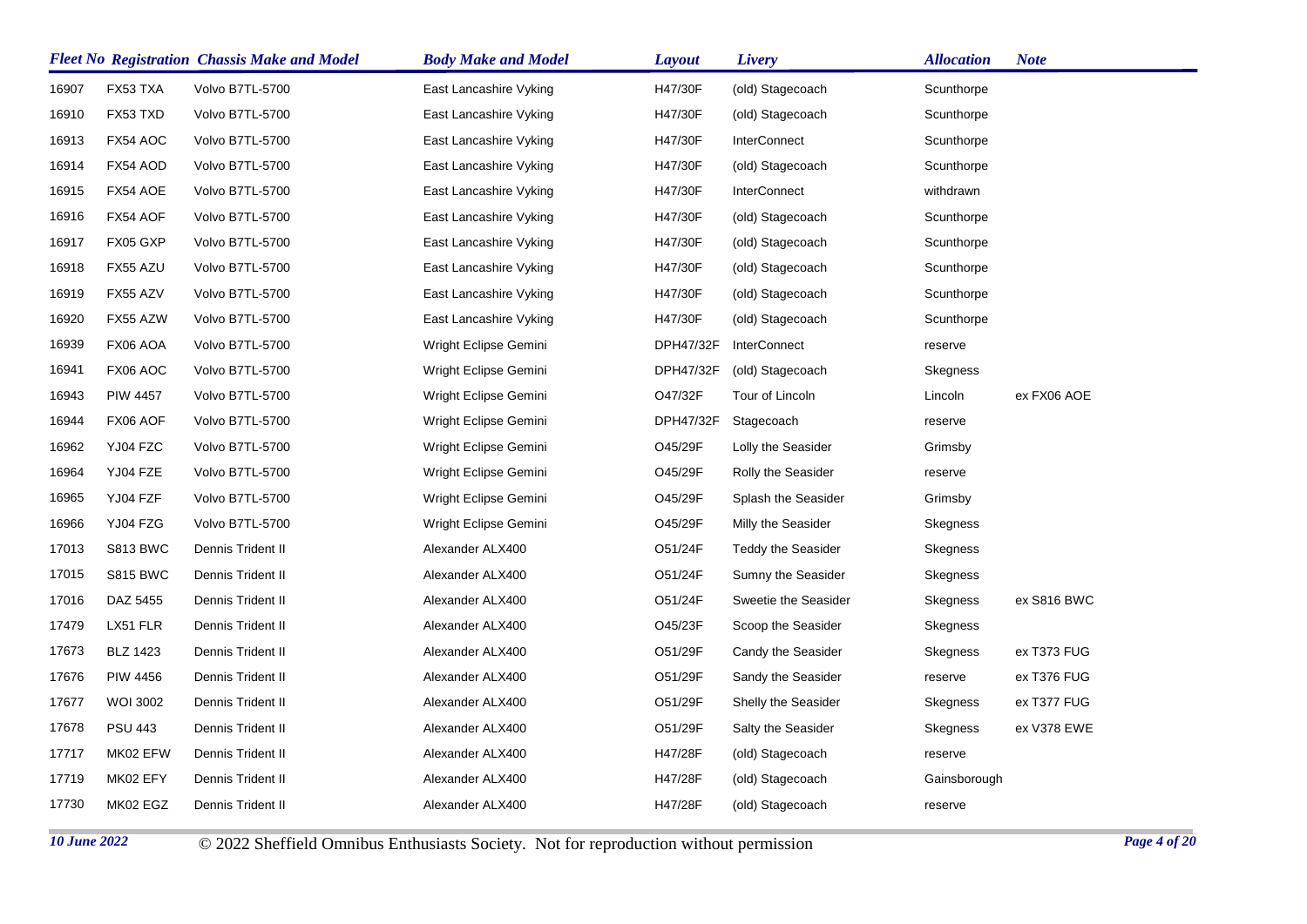|       |                 | <b>Fleet No Registration Chassis Make and Model</b> | <b>Body Make and Model</b> | Layout  | Livery                                   | <b>Allocation</b> | <b>Note</b> |
|-------|-----------------|-----------------------------------------------------|----------------------------|---------|------------------------------------------|-------------------|-------------|
| 18022 | MX53 FLB        | <b>Transbus Trident II</b>                          | <b>Transbus President</b>  | H47/31F | (old) Stagecoach                         | Lincoln           |             |
| 18023 | MX53 FLC        | <b>Transbus Trident II</b>                          | <b>Transbus President</b>  | H47/31F | (old) Stagecoach                         | Lincoln           |             |
| 18024 | MX53 FLD        | <b>Transbus Trident II</b>                          | <b>Transbus President</b>  | H47/31F | (old) Stagecoach                         | Gainsborough      |             |
| 18026 | MX53 FLF        | <b>Transbus Trident II</b>                          | <b>Transbus President</b>  | H47/31F | (old) Stagecoach                         | Gainsborough      |             |
| 18027 | MX53 FLG        | <b>Transbus Trident II</b>                          | <b>Transbus President</b>  | H47/31F | Stagecoach                               | reserve           |             |
| 18028 | MX53 FLH        | <b>Transbus Trident II</b>                          | <b>Transbus President</b>  | H47/31F | (old) Stagecoach                         | reserve           |             |
| 18031 | MX53 FLL        | <b>Transbus Trident II</b>                          | <b>Transbus President</b>  | H47/31F | (old) Stagecoach                         | Worksop           |             |
| 18033 | MX53 FLN        | Transbus Trident II                                 | <b>Transbus President</b>  | H47/31F | Stagecoach                               | Mansfield         |             |
| 18035 | MX53 FLR        | <b>Transbus Trident II</b>                          | <b>Transbus President</b>  | H47/31F | (old) Stagecoach                         | Mansfield         |             |
| 18038 | MX53 FMA        | <b>Transbus Trident II</b>                          | <b>Transbus President</b>  | H47/31F | (old) Stagecoach                         | Gainsborough      |             |
| 18040 | MX53 FME        | <b>Transbus Trident II</b>                          | <b>Transbus President</b>  | H47/31F | (old) Stagecoach                         | Gainsborough      |             |
| 18042 | MX53 FMG        | <b>Transbus Trident II</b>                          | <b>Transbus President</b>  | H47/31F | (old) Stagecoach                         | Lincoln           |             |
| 18043 | MX53 FMJ        | <b>Transbus Trident II</b>                          | <b>Transbus President</b>  | H47/31F | (old) Stagecoach                         | reserve           |             |
| 18044 | MX53 FMK        | <b>Transbus Trident II</b>                          | <b>Transbus President</b>  | H47/31F | (old) Stagecoach                         | Gainsborough      |             |
| 18047 | MX53 FMP        | <b>Transbus Trident II</b>                          | <b>Transbus President</b>  | H47/31F | (old) Stagecoach                         | Lincoln           |             |
| 18048 | MX53 FMU        | <b>Transbus Trident II</b>                          | <b>Transbus President</b>  | H47/31F | (old) Stagecoach                         | Lincoln           |             |
| 18050 | MX53 FMZ        | <b>Transbus Trident II</b>                          | <b>Transbus President</b>  | H47/31F | (old) Stagecoach                         | reserve           |             |
| 18052 | KX53 VNC        | <b>Transbus Trident II</b>                          | <b>Transbus President</b>  | H47/31F | (old) Stagecoach (Bassetlaw Bell Worksop |                   |             |
| 18054 | KX53 VNE        | <b>Transbus Trident II</b>                          | <b>Transbus President</b>  | H47/31F | Stagecoach                               | Worksop           |             |
| 18055 | KX53 VNF        | <b>Transbus Trident II</b>                          | <b>Transbus President</b>  | H47/31F | (old) Stagecoach                         | Lincoln           |             |
| 18120 | YN04 KGA        | <b>Transbus Trident II</b>                          | Transbus ALX400            | H47/28F | (old) Stagecoach                         | Mansfield         |             |
| 18121 | YN04 KGE        | <b>Transbus Trident II</b>                          | Transbus ALX400            | H47/28F | (old) Stagecoach                         | Mansfield         |             |
| 18122 | YN04 KGF        | <b>Transbus Trident II</b>                          | Transbus ALX400            | H47/28F | Stagecoach                               | Lincoln           |             |
| 18164 | <b>XIL 1568</b> | <b>Transbus Trident II</b>                          | Transbus ALX400            | H47/28F | (old) Stagecoach                         | Mansfield         | ex GX54 DVG |
| 18309 | KX05 TWE        | Alexander Dennis Trident II                         | Alexander Dennis ALX400    | H47/28F | (old) Stagecoach                         | Gainsborough      |             |
| 18316 | YN05 XNG        | Alexander Dennis Trident II                         | Alexander Dennis ALX400    | H47/28F | Stagecoach                               | Mansfield         |             |
| 18317 | YN05 XNH        | Alexander Dennis Trident II                         | Alexander Dennis ALX400    | H47/28F | (old) Stagecoach                         | Lincoln           |             |
| 18318 | YN05 XNJ        | Alexander Dennis Trident II                         | Alexander Dennis ALX400    | H47/28F | (old) Stagecoach                         | Lincoln           |             |
| 18319 | YN05 XNK        | Alexander Dennis Trident II                         | Alexander Dennis ALX400    | H47/28F | (old) Stagecoach                         | Lincoln           |             |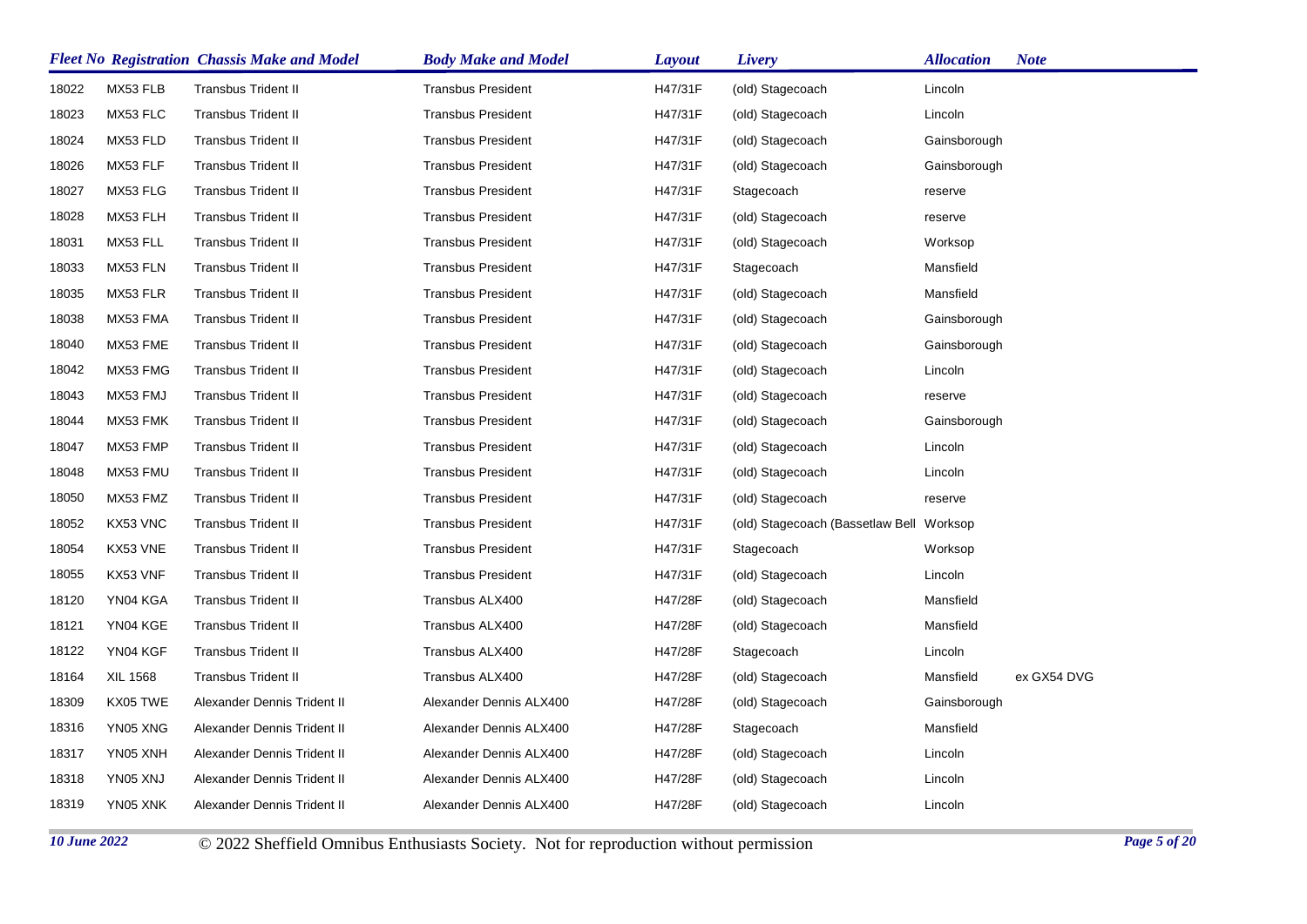|       |                 | <b>Fleet No Registration Chassis Make and Model</b> | <b>Body Make and Model</b>  | <b>Layout</b> | Livery              | <b>Allocation</b> | <b>Note</b> |
|-------|-----------------|-----------------------------------------------------|-----------------------------|---------------|---------------------|-------------------|-------------|
| 18320 | YN05 XNL        | Alexander Dennis Trident II                         | Alexander Dennis ALX400     | H47/28F       | (old) Stagecoach    | Lincoln           |             |
| 18335 | AE55 DJU        | Alexander Dennis Trident II                         | Alexander Dennis ALX400     | H47/28F       | (old) Stagecoach    | Gainsborough      |             |
| 18338 | AE55 DJY        | Alexander Dennis Trident II                         | Alexander Dennis ALX400     | H47/28F       | Stagecoach          | Gainsborough      |             |
| 18340 | AE55 DKA        | Alexander Dennis Trident II                         | Alexander Dennis ALX400     | H47/28F       | Stagecoach          | Mansfield         |             |
| 18341 | AE55 DKD        | Alexander Dennis Trident II                         | Alexander Dennis ALX400     | H47/28F       | (old) Stagecoach    | Mansfield         |             |
| 18344 | AE55 DKL        | Alexander Dennis Trident II                         | Alexander Dennis ALX400     | H47/28F       | (old) Stagecoach    | Gainsborough      |             |
| 18347 | AE55 DKU        | Alexander Dennis Trident II                         | Alexander Dennis ALX400     | H47/28F       | (old) Stagecoach    | Gainsborough      |             |
| 18348 | AE55 DKV        | Alexander Dennis Trident II                         | Alexander Dennis ALX400     | H47/28F       | (old) Stagecoach    | Gainsborough      |             |
| 18391 | YN55 ZZF        | Alexander Dennis Trident II                         | Alexander Dennis ALX400     | H47/28F       | Stagecoach          | Lincoln           |             |
| 18392 | YN55 ZZG        | Alexander Dennis Trident II                         | Alexander Dennis ALX400     | H47/28F       | (old) Stagecoach    | Lincoln           |             |
| 18416 | AE06 GZN        | Alexander Dennis Trident II                         | Alexander Dennis ALX400     | H47/28F       | (old) Stagecoach    | Mansfield         |             |
| 18418 | AE06 GZP        | Alexander Dennis Trident II                         | Alexander Dennis ALX400     | H47/28F       | (old) Stagecoach    | Gainsborough      |             |
| 18425 | YN06 LLU        | Alexander Dennis Trident II                         | Alexander Dennis ALX400     | H47/28F       | (old) Stagecoach    | Mansfield         |             |
| 18426 | YN06 LLV        | Alexander Dennis Trident II                         | Alexander Dennis ALX400     | H47/28F       | (old) Stagecoach    | Mansfield         |             |
| 18427 | YN06 LLW        | Alexander Dennis Trident II                         | Alexander Dennis ALX400     | H47/28F       | (old) Stagecoach    | Mansfield         |             |
| 18429 | YN06 LLZ        | Alexander Dennis Trident II                         | Alexander Dennis ALX400     | H47/28F       | (old) Stagecoach    | Mansfield         |             |
| 18430 | YN06 LME        | Alexander Dennis Trident II                         | Alexander Dennis ALX400     | H47/28F       | (old) Stagecoach    | Mansfield         |             |
| 18431 | YN06 LMF        | Alexander Dennis Trident II                         | Alexander Dennis ALX400     | H47/28F       | Stagecoach          | reserve           |             |
| 18432 | YN06 LMJ        | Alexander Dennis Trident II                         | Alexander Dennis ALX400     | H47/28F       | (old) Stagecoach    | Lincoln           |             |
| 18433 | YN06 LMK        | Alexander Dennis Trident II                         | Alexander Dennis ALX400     | H47/28F       | Stagecoach          | Lincoln           |             |
| 18434 | YN06 LML        | Alexander Dennis Trident II                         | Alexander Dennis ALX400     | H47/28F       | (old) Stagecoach    | Worksop           |             |
| 18435 | YN06 LMM        | Alexander Dennis Trident II                         | Alexander Dennis ALX400     | H47/28F       | (old) Stagecoach    | Worksop           |             |
| 18467 | LX55 EPV        | Alexander Dennis Trident II                         | Alexander Dennis ALX400     | O45/22D       | blue                | reserve           |             |
| 18473 | <b>WOI 3001</b> | Alexander Dennis Trident II                         | Alexander Dennis ALX400     | O45/26F       | Pierre the Seasider | Skegness          | ex LX55 ERU |
| 19007 | MX06 XAG        | Alexander Dennis Trident II                         | Alexander Dennis Enviro 400 | H47/33F       | (old) Stagecoach    | Grimsby           |             |
| 19009 | MX06 XAJ        | Alexander Dennis Trident II                         | Alexander Dennis Enviro 400 | H47/33F       | (old) Stagecoach    | Grimsby           |             |
| 19011 | MX06 XAL        | Alexander Dennis Trident II                         | Alexander Dennis Enviro 400 | H47/33F       | (old) Stagecoach    | Grimsby           |             |
| 19013 | MX06 XAN        | Alexander Dennis Trident II                         | Alexander Dennis Enviro 400 | H47/33F       | (old) Stagecoach    | Grimsby           |             |
| 19014 | MX06 XAO        | Alexander Dennis Trident II                         | Alexander Dennis Enviro 400 | H47/33F       | Stagecoach          | Grimsby           |             |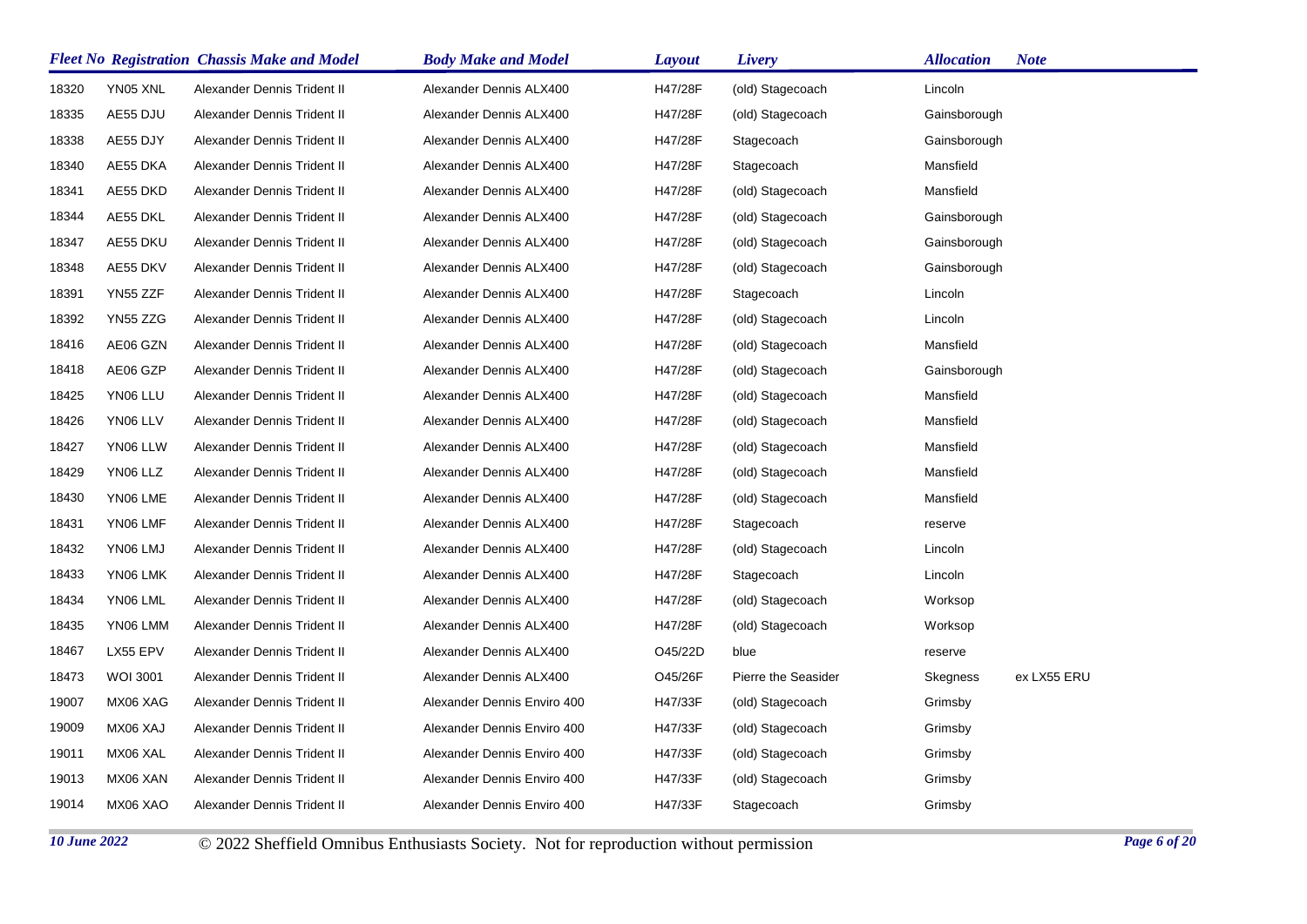|       |          | <b>Fleet No Registration Chassis Make and Model</b> | <b>Body Make and Model</b>  | <b>Layout</b> | Livery           | <b>Allocation</b><br><b>Note</b> |
|-------|----------|-----------------------------------------------------|-----------------------------|---------------|------------------|----------------------------------|
| 19015 | MX06 XAP | Alexander Dennis Trident II                         | Alexander Dennis Enviro 400 | H47/33F       | (old) Stagecoach | Grimsby                          |
| 19017 | MX06 XAS | Alexander Dennis Trident II                         | Alexander Dennis Enviro 400 | H47/33F       | (old) Stagecoach | Grimsby                          |
| 19018 | MX06 XAT | Alexander Dennis Trident II                         | Alexander Dennis Enviro 400 | H47/33F       | Stagecoach       | Hull                             |
| 19044 | SN56 AWU | Alexander Dennis Trident II                         | Alexander Dennis Enviro 400 | H47/33F       | Stagecoach       | Grimsby                          |
| 19047 | MX56 FRP | Alexander Dennis Trident II                         | Alexander Dennis Enviro 400 | H47/33F       | (old) Stagecoach | Worksop                          |
| 19050 | MX56 FRV | Alexander Dennis Trident II                         | Alexander Dennis Enviro 400 | H47/33F       | (old) Stagecoach | Hull                             |
| 19052 | MX56 FSA | Alexander Dennis Trident II                         | Alexander Dennis Enviro 400 | H47/33F       | Stagecoach       | Grimsby                          |
| 19054 | MX56 FSD | Alexander Dennis Trident II                         | Alexander Dennis Enviro 400 | H47/33F       | Stagecoach       | Hull                             |
| 19060 | MX56 FSL | Alexander Dennis Trident II                         | Alexander Dennis Enviro 400 | H47/33F       | Stagecoach       | Hull                             |
| 19061 | MX56 FSN | Alexander Dennis Trident II                         | Alexander Dennis Enviro 400 | H47/33F       | (old) Stagecoach | Grimsby                          |
| 19068 | MX56 FSZ | Alexander Dennis Trident II                         | Alexander Dennis Enviro 400 | H47/33F       | (old) Stagecoach | Worksop                          |
| 19070 | MX56 FTC | Alexander Dennis Trident II                         | Alexander Dennis Enviro 400 | H47/33F       | (old) Stagecoach | Hull                             |
| 19072 | MX56 FTE | Alexander Dennis Trident II                         | Alexander Dennis Enviro 400 | H47/33F       | (old) Stagecoach | Grimsby                          |
| 19073 | MX56 FTF | Alexander Dennis Trident II                         | Alexander Dennis Enviro 400 | H47/33F       | (old) Stagecoach | Grimsby                          |
| 19074 | MX56 FTK | Alexander Dennis Trident II                         | Alexander Dennis Enviro 400 | H47/33F       | (old) Stagecoach | Grimsby                          |
| 19075 | MX56 FTN | Alexander Dennis Trident II                         | Alexander Dennis Enviro 400 | H47/33F       | (old) Stagecoach | Grimsby                          |
| 19076 | MX56 FTO | Alexander Dennis Trident II                         | Alexander Dennis Enviro 400 | H47/33F       | (old) Stagecoach | Grimsby                          |
| 19086 | MX56 FUE | Alexander Dennis Trident II                         | Alexander Dennis Enviro 400 | H47/33F       | Stagecoach       | Grimsby                          |
| 19092 | MX56 PHF | Alexander Dennis Trident II                         | Alexander Dennis Enviro 400 | H47/33F       | (old) Stagecoach | Grimsby                          |
| 19100 | MX07 HLY | Alexander Dennis Trident II                         | Alexander Dennis Enviro 400 | H47/33F       | (old) Stagecoach | Hull                             |
| 19101 | MX07 HLZ | Alexander Dennis Trident II                         | Alexander Dennis Enviro 400 | H47/33F       | Stagecoach       | Hull                             |
| 19111 | MX07 HMO | Alexander Dennis Trident II                         | Alexander Dennis Enviro 400 | H47/33F       | (old) Stagecoach | Hull                             |
| 19112 | MX07 HMU | Alexander Dennis Trident II                         | Alexander Dennis Enviro 400 | H47/33F       | (old) Stagecoach | Hull                             |
| 19113 | MX07 HMV | Alexander Dennis Trident II                         | Alexander Dennis Enviro 400 | H47/33F       | Stagecoach       | Hull                             |
| 19115 | MX07 HMZ | Alexander Dennis Trident II                         | Alexander Dennis Enviro 400 | H47/33F       | (old) Stagecoach | Hull                             |
| 19116 | MX07 HNA | Alexander Dennis Trident II                         | Alexander Dennis Enviro 400 | H47/33F       | (old) Stagecoach | Hull                             |
| 19117 | MX07 HNB | Alexander Dennis Trident II                         | Alexander Dennis Enviro 400 | H47/33F       | (old) Stagecoach | Hull                             |
| 19118 | MX07 HNC | Alexander Dennis Trident II                         | Alexander Dennis Enviro 400 | H47/33F       | (old) Stagecoach | Hull                             |
| 19120 | MX07 HNE | Alexander Dennis Trident II                         | Alexander Dennis Enviro 400 | H47/33F       | (old) Stagecoach | Hull                             |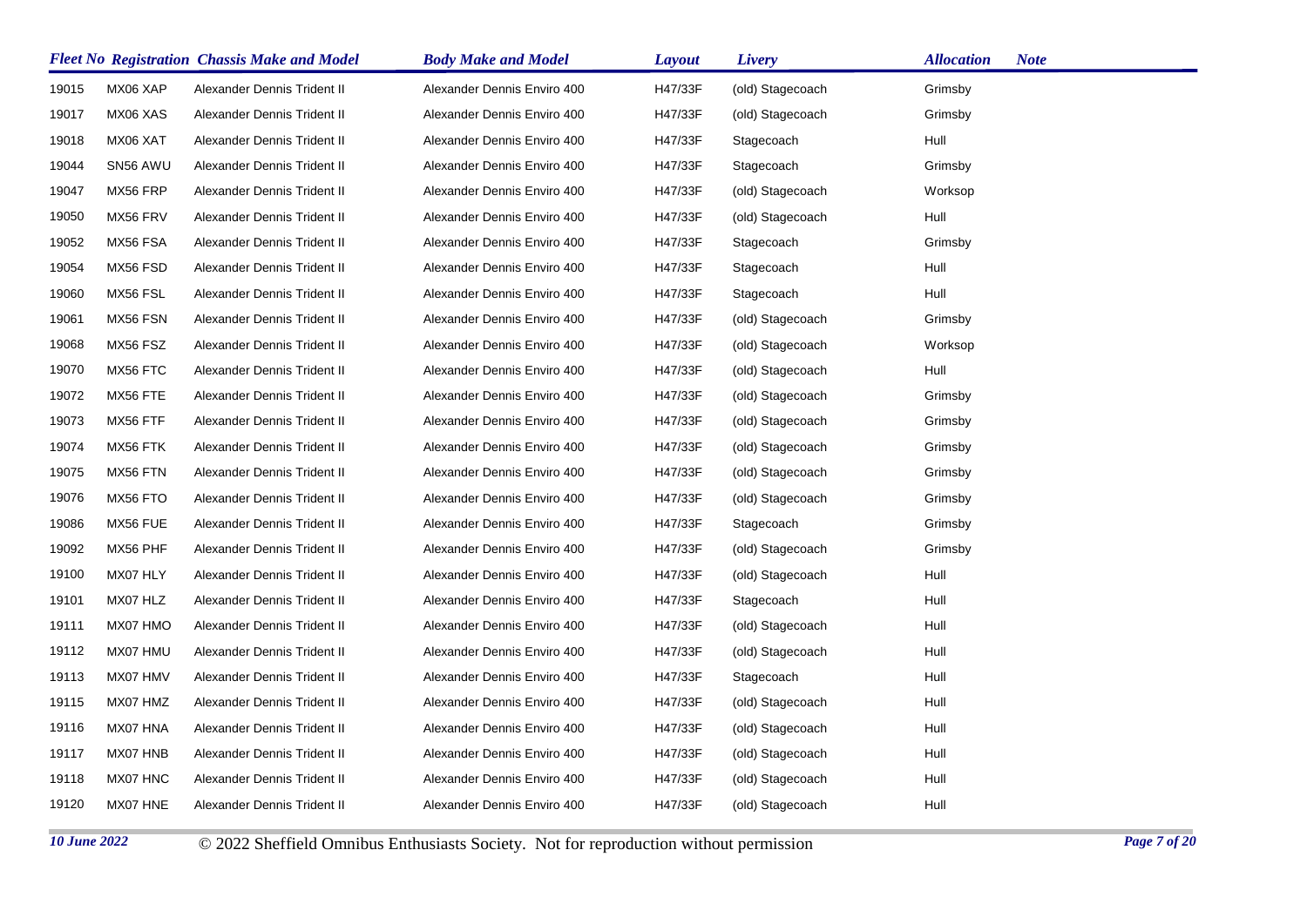|       |                 | <b>Fleet No Registration Chassis Make and Model</b> | <b>Body Make and Model</b>  | <b>Layout</b> | Livery              | <b>Allocation</b> | <b>Note</b> |
|-------|-----------------|-----------------------------------------------------|-----------------------------|---------------|---------------------|-------------------|-------------|
| 19121 | FX07 CLV        | Alexander Dennis Trident II                         | Alexander Dennis Enviro 400 | H47/33F       | (old) Stagecoach    | Hull              |             |
| 19122 | FX07 CLY        | Alexander Dennis Trident II                         | Alexander Dennis Enviro 400 | H47/33F       | (old) Stagecoach    | Lincoln           |             |
| 19123 | FX07 CLZ        | Alexander Dennis Trident II                         | Alexander Dennis Enviro 400 | H47/33F       | Stagecoach          | Lincoln           |             |
| 19124 | FX07 CME        | Alexander Dennis Trident II                         | Alexander Dennis Enviro 400 | H47/33F       | (old) Stagecoach    | Lincoln           |             |
| 19125 | FX07 CMF        | Alexander Dennis Trident II                         | Alexander Dennis Enviro 400 | H47/33F       | (old) Stagecoach    | Worksop           |             |
| 19126 | FX07 CMK        | Alexander Dennis Trident II                         | Alexander Dennis Enviro 400 | H47/33F       | (old) Stagecoach    | Worksop           |             |
| 19127 | FX07 CMO        | Alexander Dennis Trident II                         | Alexander Dennis Enviro 400 | H47/33F       | (old) Stagecoach    | Worksop           |             |
| 19130 | VX07 CYV        | Alexander Dennis Trident II                         | Alexander Dennis Enviro 400 | H47/33F       | (old) Stagecoach    | Hull              |             |
| 19142 | NK07 GZV        | Alexander Dennis Trident II                         | Alexander Dennis Enviro 400 | H47/33F       | Stagecoach          | Lincoln           |             |
| 19146 | NK07 HBF        | Alexander Dennis Trident II                         | Alexander Dennis Enviro 400 | H47/33F       | Stagecoach          | Lincoln           |             |
| 19147 | NK07 HBG        | Alexander Dennis Trident II                         | Alexander Dennis Enviro 400 | H47/33F       | (old) Stagecoach    | Lincoln           |             |
| 19148 | NK07 HBH        | Alexander Dennis Trident II                         | Alexander Dennis Enviro 400 | H47/33F       | (old) Stagecoach    | Lincoln           |             |
| 19169 | <b>TIL 7901</b> | Alexander Dennis Trident II                         | Alexander Dennis Enviro 400 | O47/33F       | Rocky the Seasider  | Skegness          | ex SV57 BFP |
| 19181 | MX57 DZF        | Alexander Dennis Trident II                         | Alexander Dennis Enviro 400 | H47/33F       | Stagecoach          | Skegness          |             |
| 19183 | MX57 DZH        | Alexander Dennis Trident II                         | Alexander Dennis Enviro 400 | H47/33F       | Stagecoach          | Hull              |             |
| 19184 | MX57 DZJ        | Alexander Dennis Trident II                         | Alexander Dennis Enviro 400 | H47/33F       | Stagecoach          | Hull              |             |
| 19189 | MX57 DZO        | Alexander Dennis Trident II                         | Alexander Dennis Enviro 400 | H47/33F       | Stagecoach          | Hull              |             |
| 19194 | NK57 DVX        | Alexander Dennis Trident II                         | Alexander Dennis Enviro 400 | H47/33F       | <b>InterConnect</b> | Skegness          |             |
| 19195 | NK57 DVY        | Alexander Dennis Trident II                         | Alexander Dennis Enviro 400 | H47/33F       | <b>InterConnect</b> | Skegness          |             |
| 19196 | NK57 DVZ        | Alexander Dennis Trident II                         | Alexander Dennis Enviro 400 | H47/33F       | <b>InterConnect</b> | Skegness          |             |
| 19197 | NK57 DWA        | Alexander Dennis Trident II                         | Alexander Dennis Enviro 400 | H47/33F       | <b>InterConnect</b> | Skegness          |             |
| 19198 | NK57 DWC        | Alexander Dennis Trident II                         | Alexander Dennis Enviro 400 | H47/33F       | <b>InterConnect</b> | Skegness          |             |
| 19200 | NK57 DWE        | Alexander Dennis Trident II                         | Alexander Dennis Enviro 400 | H47/33F       | <b>InterConnect</b> | Skegness          |             |
| 19201 | NK57 DWF        | Alexander Dennis Trident II                         | Alexander Dennis Enviro 400 | H47/33F       | Stagecoach          | Lincoln           |             |
| 19202 | NK57 DWG        | Alexander Dennis Trident II                         | Alexander Dennis Enviro 400 | H47/33F       | (old) Stagecoach    | Lincoln           |             |
| 19203 | NK57 DWJ        | Alexander Dennis Trident II                         | Alexander Dennis Enviro 400 | H47/33F       | <b>InterConnect</b> | reserve           |             |
| 19206 | NK57 DWN        | Alexander Dennis Trident II                         | Alexander Dennis Enviro 400 | H47/33F       | InterConnect        | Skegness          |             |
| 19207 | NK57 DWO        | Alexander Dennis Trident II                         | Alexander Dennis Enviro 400 | H47/33F       | <b>InterConnect</b> | Skegness          |             |
| 19208 | NK57 DWP        | Alexander Dennis Trident II                         | Alexander Dennis Enviro 400 | H47/33F       | <b>InterConnect</b> | Skegness          |             |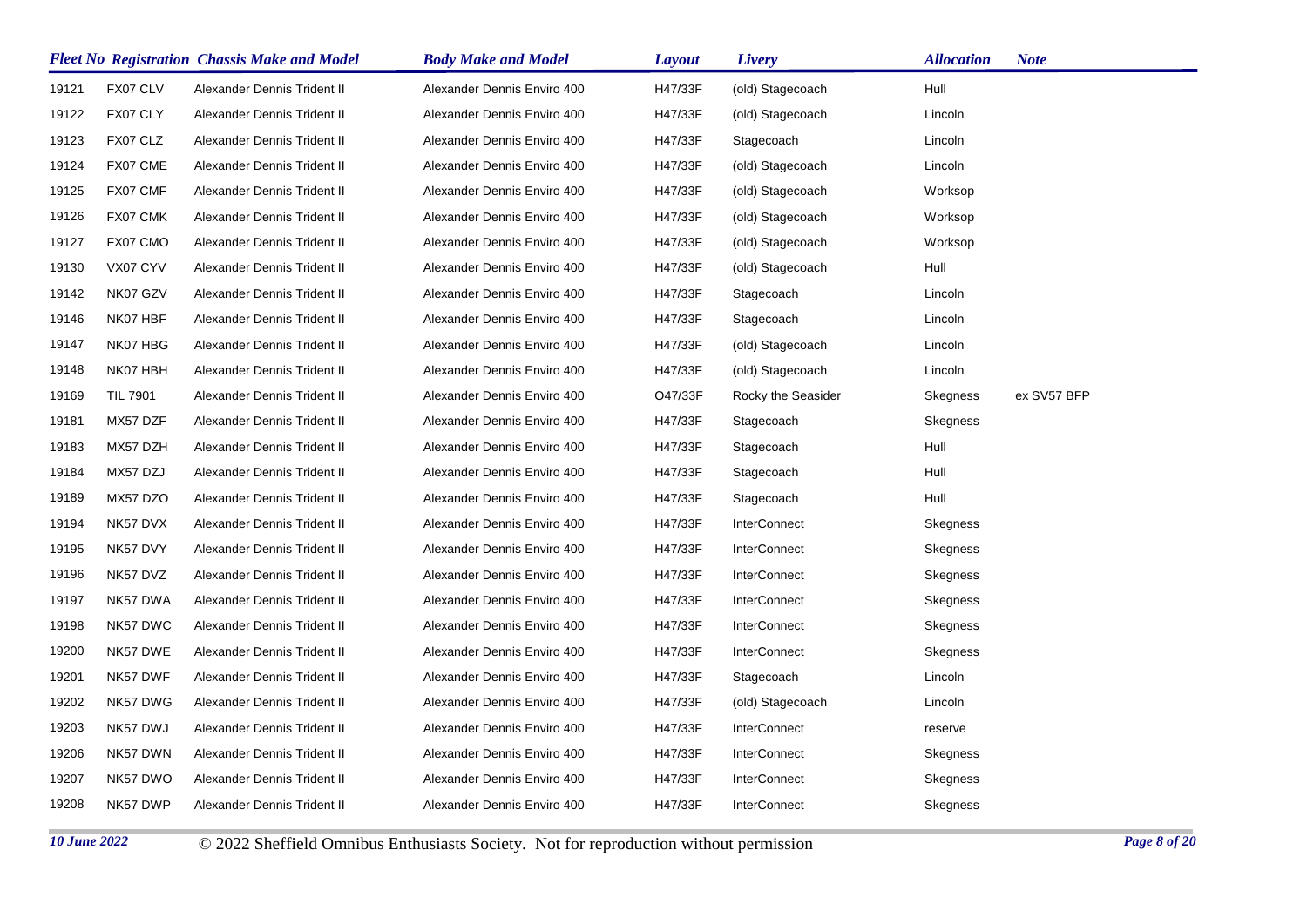|       |          | <b>Fleet No Registration Chassis Make and Model</b> | <b>Body Make and Model</b>  | Layout  | Livery              | Allocation | <b>Note</b>  |
|-------|----------|-----------------------------------------------------|-----------------------------|---------|---------------------|------------|--------------|
| 19209 | NK57 DWV | Alexander Dennis Trident II                         | Alexander Dennis Enviro 400 | H47/33F | <b>InterConnect</b> | Skegness   |              |
| 19210 | NK57 DWW | Alexander Dennis Trident II                         | Alexander Dennis Enviro 400 | H47/33F | <b>InterConnect</b> | Skegness   | named 'Josh' |
| 19295 | AE07 KYV | Alexander Dennis Trident II                         | Alexander Dennis Enviro 400 | H41/34F | Stagecoach          | Lincoln    |              |
| 19296 | AE07 KYW | Alexander Dennis Trident II                         | Alexander Dennis Enviro 400 | H41/34F | (old) Stagecoach    | Lincoln    |              |
| 19297 | AE07 KYX | Alexander Dennis Trident II                         | Alexander Dennis Enviro 400 | H41/34F | (old) Stagecoach    | Lincoln    |              |
| 19298 | AE07 KYY | Alexander Dennis Trident II                         | Alexander Dennis Enviro 400 | H41/34F | (old) Stagecoach    | Lincoln    |              |
| 19299 | AE07 KYZ | Alexander Dennis Trident II                         | Alexander Dennis Enviro 400 | H41/34F | Stagecoach          | Lincoln    |              |
| 19300 | AE07 KZA | Alexander Dennis Trident II                         | Alexander Dennis Enviro 400 | H41/34F | (old) Stagecoach    | Lincoln    |              |
| 19301 | AE07 KZB | Alexander Dennis Trident II                         | Alexander Dennis Enviro 400 | H41/34F | Stagecoach          | Lincoln    |              |
| 19302 | AE07 KZC | Alexander Dennis Trident II                         | Alexander Dennis Enviro 400 | H41/34F | (old) Stagecoach    | Lincoln    |              |
| 19303 | AE07 KZD | Alexander Dennis Trident II                         | Alexander Dennis Enviro 400 | H41/34F | (old) Stagecoach    | Lincoln    |              |
| 19304 | AE07 KZF | Alexander Dennis Trident II                         | Alexander Dennis Enviro 400 | H41/34F | (old) Stagecoach    | Lincoln    |              |
| 19305 | AE07 KZG | Alexander Dennis Trident II                         | Alexander Dennis Enviro 400 | H41/34F | (old) Stagecoach    | Lincoln    |              |
| 19306 | AE07 KZH | Alexander Dennis Trident II                         | Alexander Dennis Enviro 400 | H41/34F | (old) Stagecoach    | Lincoln    |              |
| 19307 | AE07 KZJ | Alexander Dennis Trident II                         | Alexander Dennis Enviro 400 | H41/34F | (old) Stagecoach    | Lincoln    |              |
| 19308 | AE07 KZK | Alexander Dennis Trident II                         | Alexander Dennis Enviro 400 | H41/34F | (old) Stagecoach    | Lincoln    |              |
| 19317 | FJ07 OSY | Alexander Dennis Trident II                         | Alexander Dennis Enviro 400 | H47/27F | Stagecoach          | Lincoln    |              |
| 19318 | FJ07 OSZ | Alexander Dennis Trident II                         | Alexander Dennis Enviro 400 | H47/27F | (old) Stagecoach    | reserve    |              |
| 19684 | FX60 HFF | Alexander Dennis E40D                               | Alexander Dennis Enviro 400 | H47/33F | Stagecoach          | Worksop    |              |
| 19685 | FX60 HFG | Alexander Dennis E40D                               | Alexander Dennis Enviro 400 | H47/33F | Stagecoach          | Worksop    |              |
| 19686 | FX60 HFH | Alexander Dennis E40D                               | Alexander Dennis Enviro 400 | H47/33F | (old) Stagecoach    | Hull       |              |
| 19687 | FX60 HFJ | Alexander Dennis E40D                               | Alexander Dennis Enviro 400 | H47/33F | Stagecoach          | Hull       |              |
| 19688 | FX60 HFK | Alexander Dennis E40D                               | Alexander Dennis Enviro 400 | H47/33F | Stagecoach          | Hull       |              |
| 19689 | FX60 HFL | Alexander Dennis E40D                               | Alexander Dennis Enviro 400 | H47/33F | Stagecoach          | Hull       |              |
| 19690 | FX60 HFM | Alexander Dennis E40D                               | Alexander Dennis Enviro 400 | H47/33F | Stagecoach          | Hull       |              |
| 19691 | FX60 HFN | Alexander Dennis E40D                               | Alexander Dennis Enviro 400 | H47/33F | Stagecoach          | Hull       |              |
| 19692 | FX60 HFO | Alexander Dennis E40D                               | Alexander Dennis Enviro 400 | H47/33F | Stagecoach          | Hull       |              |
| 21211 | FX05 GXJ | Volvo B7RLE                                         | Wright Eclipse Urban        | B44F    | (old) Stagecoach    | Scunthorpe |              |
| 21212 | FX05 GXK | Volvo B7RLE                                         | Wright Eclipse Urban        | B44F    | Stagecoach          | Skegness   |              |
|       |          |                                                     |                             |         |                     |            |              |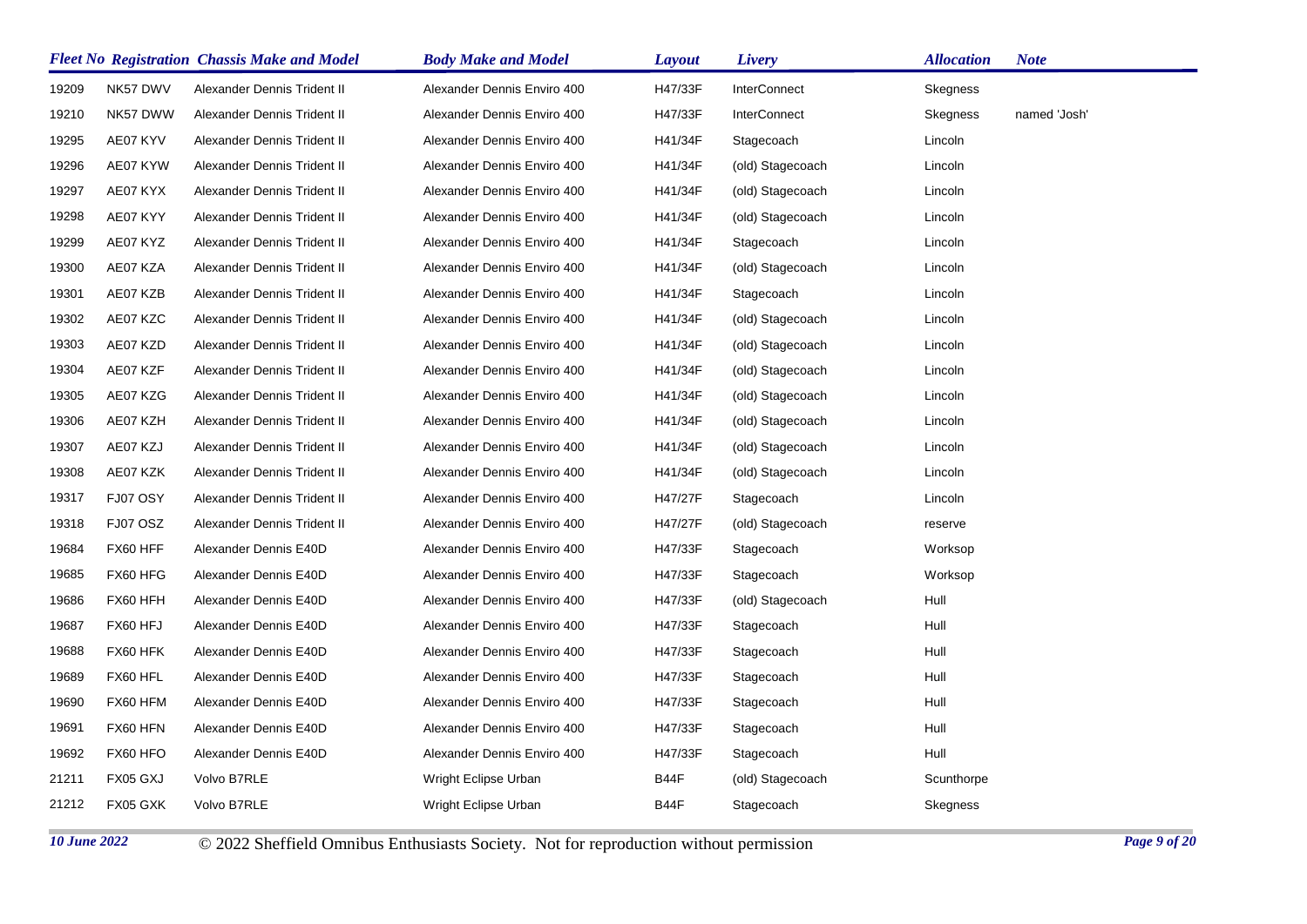|       |          | <b>Fleet No Registration Chassis Make and Model</b> | <b>Body Make and Model</b>  | <b>Layout</b> | <b>Livery</b>                | <b>Allocation</b> | <b>Note</b> |
|-------|----------|-----------------------------------------------------|-----------------------------|---------------|------------------------------|-------------------|-------------|
| 21213 | FX05 GXL | Volvo B7RLE                                         | Wright Eclipse Urban        | B44F          | Stagecoach                   | Skegness          |             |
| 21214 | FX05 GXM | Volvo B7RLE                                         | Wright Eclipse Urban        | B44F          | Stagecoach                   | reserve           |             |
| 21215 | FX05 GXN | Volvo B7RLE                                         | Wright Eclipse Urban        | B44F          | (old) Stagecoach             | Scunthorpe        |             |
| 21216 | FX05 GXO | Volvo B7RLE                                         | Wright Eclipse Urban        | B44F          | Stagecoach                   | reserve           |             |
| 21248 | MX06 VOT | Volvo B7RLE                                         | Wright Eclipse Urban        | B43F          | Stagecoach                   | Scunthorpe        |             |
| 21263 | DK09 GXX | Volvo B7RLE                                         | Wright Eclipse Urban        | B44F          | Stagecoach                   | Grimsby           |             |
| 21264 | DK09 GXY | Volvo B7RLE                                         | Wright Eclipse Urban        | B44F          | Stagecoach                   | Grimsby           |             |
| 21265 | DK09 GXZ | Volvo B7RLE                                         | Wright Eclipse Urban        | B44F          | (old) Stagecoach             | Grimsby           |             |
| 21266 | DK09 GYA | Volvo B7RLE                                         | Wright Eclipse Urban        | B44F          | Stagecoach                   | Grimsby           |             |
| 21267 | DK09 GYB | Volvo B7RLE                                         | Wright Eclipse Urban        | B44F          | Stagecoach                   | Grimsby           |             |
| 21268 | DK09 GYC | Volvo B7RLE                                         | Wright Eclipse Urban        | B44F          | (old) Stagecoach             | Grimsby           |             |
| 21269 | DK09 GYD | Volvo B7RLE                                         | Wright Eclipse Urban        | B44F          | Stagecoach                   | Grimsby           |             |
| 21270 | DK09 GYE | Volvo B7RLE                                         | Wright Eclipse Urban        | B44F          | Stagecoach                   | reserve           |             |
| 21271 | DK09 GYF | Volvo B7RLE                                         | Wright Eclipse Urban        | B44F          | <b>InterConnect</b>          | Grimsby           |             |
| 21272 | DK09 GYG | Volvo B7RLE                                         | Wright Eclipse Urban        | B44F          | <b>InterConnect</b>          | Grimsby           |             |
| 21273 | DK09 GYH | Volvo B7RLE                                         | Wright Eclipse Urban        | B44F          | <b>InterConnect</b>          | Grimsby           |             |
| 21274 | DK09 GYJ | Volvo B7RLE                                         | Wright Eclipse Urban        | B44F          | <b>InterConnect</b>          | Grimsby           |             |
| 21275 | DK09 GYN | Volvo B7RLE                                         | Wright Eclipse Urban        | B44F          | (old) Stagecoach             | Grimsby           |             |
| 22559 | YN57 MYC | MAN 18.240                                          | Alexander Dennis Enviro 300 | B46F          | Stagecoach                   | reserve           |             |
| 22571 | SP08 DCX | MAN 18.240                                          | Alexander Dennis Enviro 300 | B46F          | Stagecoach                   | reserve           |             |
| 22573 | SP08 DCZ | MAN 18.240                                          | Alexander Dennis Enviro 300 | B46F          | (old) Stagecoach (Simplibus) | reserve           |             |
| 22575 | SP08 DDE | MAN 18.240                                          | Alexander Dennis Enviro 300 | B46F          | Stagecoach Driver Training   | Hull              | <b>DTV</b>  |
| 22576 | SP08 DDF | MAN 18.240                                          | Alexander Dennis Enviro 300 | B46F          | (old) Stagecoach (Simplibus) | Hull              |             |
| 22614 | YN08 JGX | MAN 18.240                                          | Alexander Dennis Enviro 300 | B46F          | Stagecoach                   | reserve           |             |
| 22755 | FX09 DAU | MAN 18.240                                          | Alexander Dennis Enviro 300 | B46F          | (old) Stagecoach (Simplibus) | Hull              |             |
| 22756 | FX09 DBO | MAN 18.240                                          | Alexander Dennis Enviro 300 | B46F          | (old) Stagecoach (Simplibus) | Hull              |             |
| 22757 | FX09 DBU | MAN 18.240                                          | Alexander Dennis Enviro 300 | B46F          | (old) Stagecoach (Simplibus) | reserve           |             |
| 22758 | FX09 DBV | MAN 18.240                                          | Alexander Dennis Enviro 300 | B46F          | (old) Stagecoach (Simplibus) | Hull              |             |
| 22759 | FX09 DBY | MAN 18.240                                          | Alexander Dennis Enviro 300 | B46F          | (old) Stagecoach (Simplibus) | Hull              |             |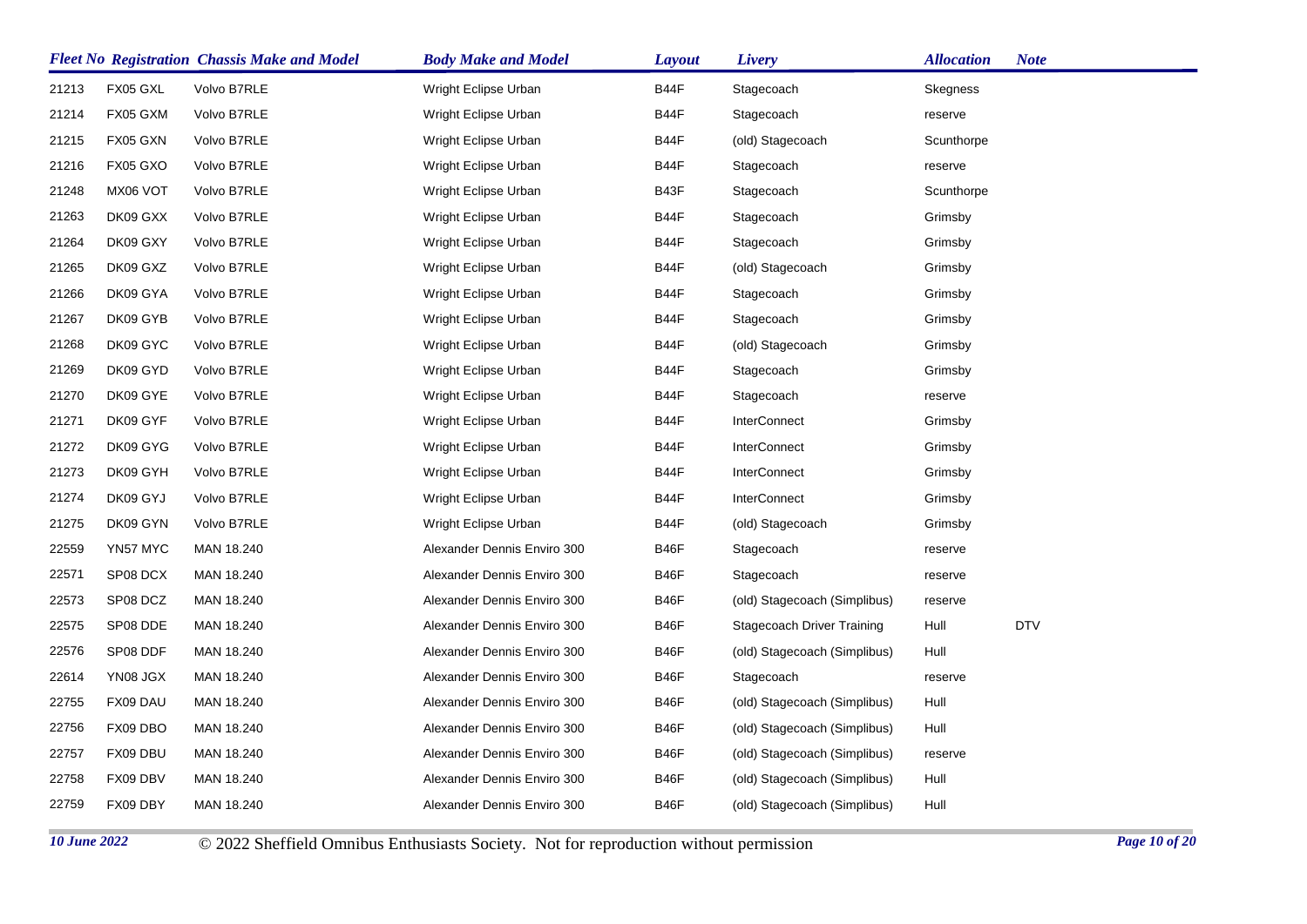|       |          | <b>Fleet No Registration Chassis Make and Model</b> | <b>Body Make and Model</b>  | <b>Layout</b> | Livery                       | <b>Allocation</b><br><b>Note</b> |
|-------|----------|-----------------------------------------------------|-----------------------------|---------------|------------------------------|----------------------------------|
| 22760 | FX09 DBZ | MAN 18.240                                          | Alexander Dennis Enviro 300 | <b>B46F</b>   | (old) Stagecoach             | Hull                             |
| 22764 | OU58 GKE | MAN 18.240                                          | Alexander Dennis Enviro 300 | B46F          | Stagecoach                   | Hull                             |
| 22772 | FX09 DCE | MAN 18.240                                          | Alexander Dennis Enviro 300 | DP41F         | (old) Stagecoach             | Hull                             |
| 22773 | FX09 DCF | MAN 18.240                                          | Alexander Dennis Enviro 300 | DP41F         | Stagecoach                   | Hull                             |
| 22774 | FX09 DCO | MAN 18.240                                          | Alexander Dennis Enviro 300 | DP41F         | Stagecoach                   | Hull                             |
| 22775 | FX09 DCU | MAN 18.240                                          | Alexander Dennis Enviro 300 | DP41F         | Stagecoach                   | Hull                             |
| 22776 | FX09 DCV | MAN 18.240                                          | Alexander Dennis Enviro 300 | DP41F         | (old) Stagecoach             | Hull                             |
| 22777 | FX09 DCY | MAN 18.240                                          | Alexander Dennis Enviro 300 | DP41F         | Stagecoach                   | Hull                             |
| 22778 | FX09 DCZ | MAN 18.240                                          | Alexander Dennis Enviro 300 | B46F          | Stagecoach                   | Hull                             |
| 22796 | FX09 DDA | MAN 18.240                                          | Alexander Dennis Enviro 300 | B46F          | (old) Stagecoach (Simplibus) | Hull                             |
| 22797 | FX09 DDE | MAN 18.240                                          | Alexander Dennis Enviro 300 | B46F          | Stagecoach                   | Hull                             |
| 22798 | FX09 DDJ | MAN 18.240                                          | Alexander Dennis Enviro 300 | <b>B46F</b>   | Stagecoach                   | Hull                             |
| 22799 | FX09 DDK | MAN 18.240                                          | Alexander Dennis Enviro 300 | <b>B46F</b>   | (old) Stagecoach (Simplibus) | Hull                             |
| 22800 | FX09 DDL | MAN 18.240                                          | Alexander Dennis Enviro 300 | <b>B46F</b>   | Stagecoach                   | Hull                             |
| 22831 | FX09 DDN | MAN 18.240                                          | Alexander Dennis Enviro 300 | B46F          | (old) Stagecoach (Simplibus) | Hull                             |
| 22869 | SF09 AEX | MAN 18.240                                          | Alexander Dennis Enviro 300 | DP46F         | (old) Stagecoach             | reserve                          |
| 22877 | SP09 DPV | MAN 18.240                                          | Alexander Dennis Enviro 300 | <b>B46F</b>   | Stagecoach                   | Hull                             |
| 24161 | PO59 MWU | MAN 18.250                                          | Alexander Dennis Enviro 300 | <b>B46F</b>   | Stagecoach                   | Hull                             |
| 24162 | PO59 MWV | MAN 18.250                                          | Alexander Dennis Enviro 300 | <b>B46F</b>   | Stagecoach                   | Hull                             |
| 24163 | PO59 MWW | MAN 18.250                                          | Alexander Dennis Enviro 300 | <b>B46F</b>   | (old) Stagecoach             | Hull                             |
| 24164 | PO59 MWX | MAN 18.250                                          | Alexander Dennis Enviro 300 | <b>B46F</b>   | Stagecoach                   | Hull                             |
| 24184 | SF10 BYV | MAN 18.250                                          | Alexander Dennis Enviro 300 | <b>B46F</b>   | (old) Stagecoach             | Rawmarsh                         |
| 24186 | SF10 BYX | MAN 18.250                                          | Alexander Dennis Enviro 300 | <b>B46F</b>   | Stagecoach                   | Rawmarsh                         |
| 24192 | FX10 AEC | MAN 18.250                                          | Alexander Dennis Enviro 300 | <b>B46F</b>   | Stagecoach                   | Hull                             |
| 24193 | FX10 AED | MAN 18.250                                          | Alexander Dennis Enviro 300 | B46F          | Stagecoach                   | Hull                             |
| 24194 | FX10 AEE | MAN 18.250                                          | Alexander Dennis Enviro 300 | <b>B46F</b>   | Stagecoach                   | Hull                             |
| 24195 | FX10 AEF | MAN 18.250                                          | Alexander Dennis Enviro 300 | B46F          | Stagecoach (green)           | Hull                             |
| 24196 | FX10 AEG | MAN 18.250                                          | Alexander Dennis Enviro 300 | B46F          | Stagecoach (green)           | Hull                             |
| 24197 | FX10 AEJ | MAN 18.250                                          | Alexander Dennis Enviro 300 | <b>B46F</b>   | Stagecoach (green)           | Hull                             |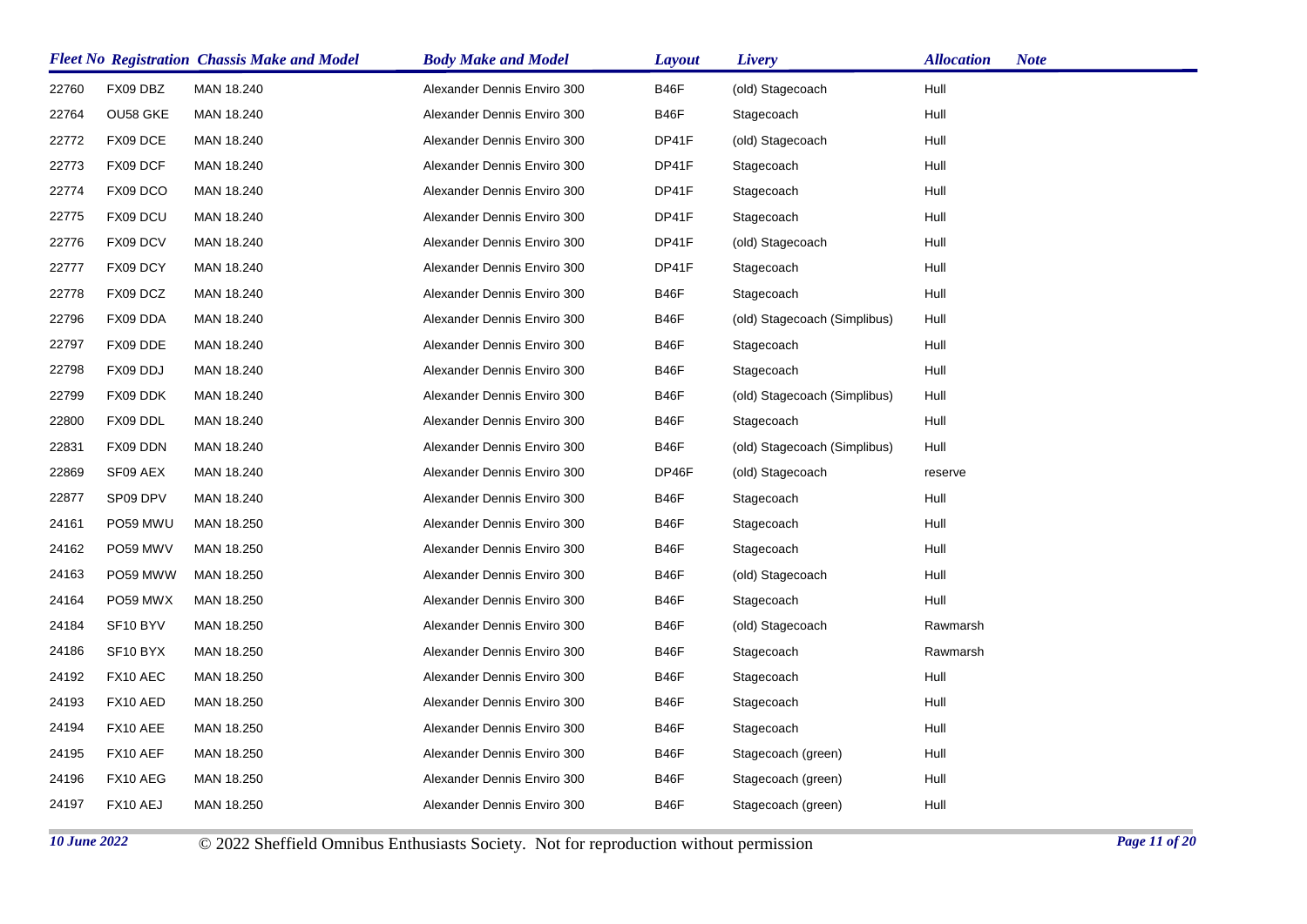|       |          | <b>Fleet No Registration Chassis Make and Model</b> | <b>Body Make and Model</b>      | <b>Layout</b> | Livery                       | <b>Allocation</b> | <b>Note</b>       |
|-------|----------|-----------------------------------------------------|---------------------------------|---------------|------------------------------|-------------------|-------------------|
| 24198 | FX10 AEK | MAN 18.250                                          | Alexander Dennis Enviro 300     | B46F          | (old) Stagecoach (Simplibus) | Hull              |                   |
| 24199 | FX10 AEL | MAN 18.250                                          | Alexander Dennis Enviro 300     | B46F          | Stagecoach                   | Hull              |                   |
| 24200 | FX10 AEM | MAN 18.250                                          | Alexander Dennis Enviro 300     | B46F          | Stagecoach                   | Hull              |                   |
| 24201 | FX10 AEN | MAN 18.250                                          | Alexander Dennis Enviro 300     | B46F          | Stagecoach                   | Hull              |                   |
| 24202 | FX10 AEO | MAN 18.250                                          | Alexander Dennis Enviro 300     | B46F          | Stagecoach                   | Hull              |                   |
| 24203 | FX10 AEP | MAN 18.250                                          | Alexander Dennis Enviro 300     | B46F          | (old) Stagecoach (Simplibus) | Hull              |                   |
| 24204 | FX10 AET | MAN 18.250                                          | Alexander Dennis Enviro 300     | B46F          | (old) Stagecoach (Simplibus) | Hull              |                   |
| 24205 | FX10 AEU | MAN 18.250                                          | Alexander Dennis Enviro 300     | B46F          | Stagecoach                   | Hull              |                   |
| 26172 | YX67 VHD | Alexander Dennis E20D                               | Alexander Dennis Enviro 200 MMC | B43F          | <b>Humber Fast Cats</b>      | Hull              | named 'Marmalade' |
| 26173 | YX67 VHE | Alexander Dennis E20D                               | Alexander Dennis Enviro 200 MMC | B43F          | <b>Humber Fast Cats</b>      | Hull              | named 'Moggy'     |
| 26174 | YX67 VHF | Alexander Dennis E20D                               | Alexander Dennis Enviro 200 MMC | B43F          | Humber Fast Cats             | Scunthorpe        | named 'Fluffy'    |
| 26175 | YX67 VHG | Alexander Dennis E20D                               | Alexander Dennis Enviro 200 MMC | B43F          | <b>Humber Fast Cats</b>      | Scunthorpe        | named 'Tiddles'   |
| 26176 | YX67 VHG | Alexander Dennis E20D                               | Alexander Dennis Enviro 200 MMC | B43F          | <b>Humber Fast Cats</b>      | Scunthorpe        | named 'Tabby'     |
| 26177 | YX67 UZA | Alexander Dennis E20D                               | Alexander Dennis Enviro 200 MMC | B43F          | (old) Stagecoach             | Scunthorpe        |                   |
| 26255 | YW19 VRC | Alexander Dennis E20D                               | Alexander Dennis Enviro 200 MMC | B43F          | (old) Stagecoach (Simplibus) | Hull              |                   |
| 26256 | YW19 VRD | Alexander Dennis E20D                               | Alexander Dennis Enviro 200 MMC | B43F          | Stagecoach                   | Hull              |                   |
| 26257 | YW19 VRE | Alexander Dennis E20D                               | Alexander Dennis Enviro 200 MMC | B43F          | Stagecoach                   | Hull              |                   |
| 26258 | YW19 VRF | Alexander Dennis E20D                               | Alexander Dennis Enviro 200 MMC | B43F          | (old) Stagecoach (Simplibus) | Hull              |                   |
| 26259 | YW19 VRG | Alexander Dennis E20D                               | Alexander Dennis Enviro 200 MMC | B43F          | Stagecoach                   | Hull              |                   |
| 26260 | YW19 VRJ | Alexander Dennis E20D                               | Alexander Dennis Enviro 200 MMC | B43F          | Stagecoach                   | Hull              |                   |
| 26261 | YW19 VRK | Alexander Dennis E20D                               | Alexander Dennis Enviro 200 MMC | B43F          | Stagecoach                   | Hull              |                   |
| 26262 | YW19 VRL | Alexander Dennis E20D                               | Alexander Dennis Enviro 200 MMC | B43F          | Stagecoach                   | Hull              |                   |
| 26263 | YW19 VTL | Alexander Dennis E20D                               | Alexander Dennis Enviro 200 MMC | B43F          | (old) Stagecoach (Simplibus) | Hull              |                   |
| 26264 | YW19 VRN | Alexander Dennis E20D                               | Alexander Dennis Enviro 200 MMC | B43F          | Stagecoach                   | Hull              |                   |
| 26265 | YW19 VRO | Alexander Dennis E20D                               | Alexander Dennis Enviro 200 MMC | B43F          | (old) Stagecoach (Simplibus) | Hull              |                   |
| 26266 | YW19 VRP | Alexander Dennis E20D                               | Alexander Dennis Enviro 200 MMC | B43F          | (old) Stagecoach (Simplibus) | Hull              |                   |
| 26267 | YW19 VRR | Alexander Dennis E20D                               | Alexander Dennis Enviro 200 MMC | B43F          | Stagecoach                   | Hull              |                   |
| 26268 | YW19 VRT | Alexander Dennis E20D                               | Alexander Dennis Enviro 200 MMC | B43F          | (old) Stagecoach (Simplibus) | Hull              |                   |
| 26269 | YW19 VRU | Alexander Dennis E20D                               | Alexander Dennis Enviro 200 MMC | B43F          | Stagecoach                   | Hull              |                   |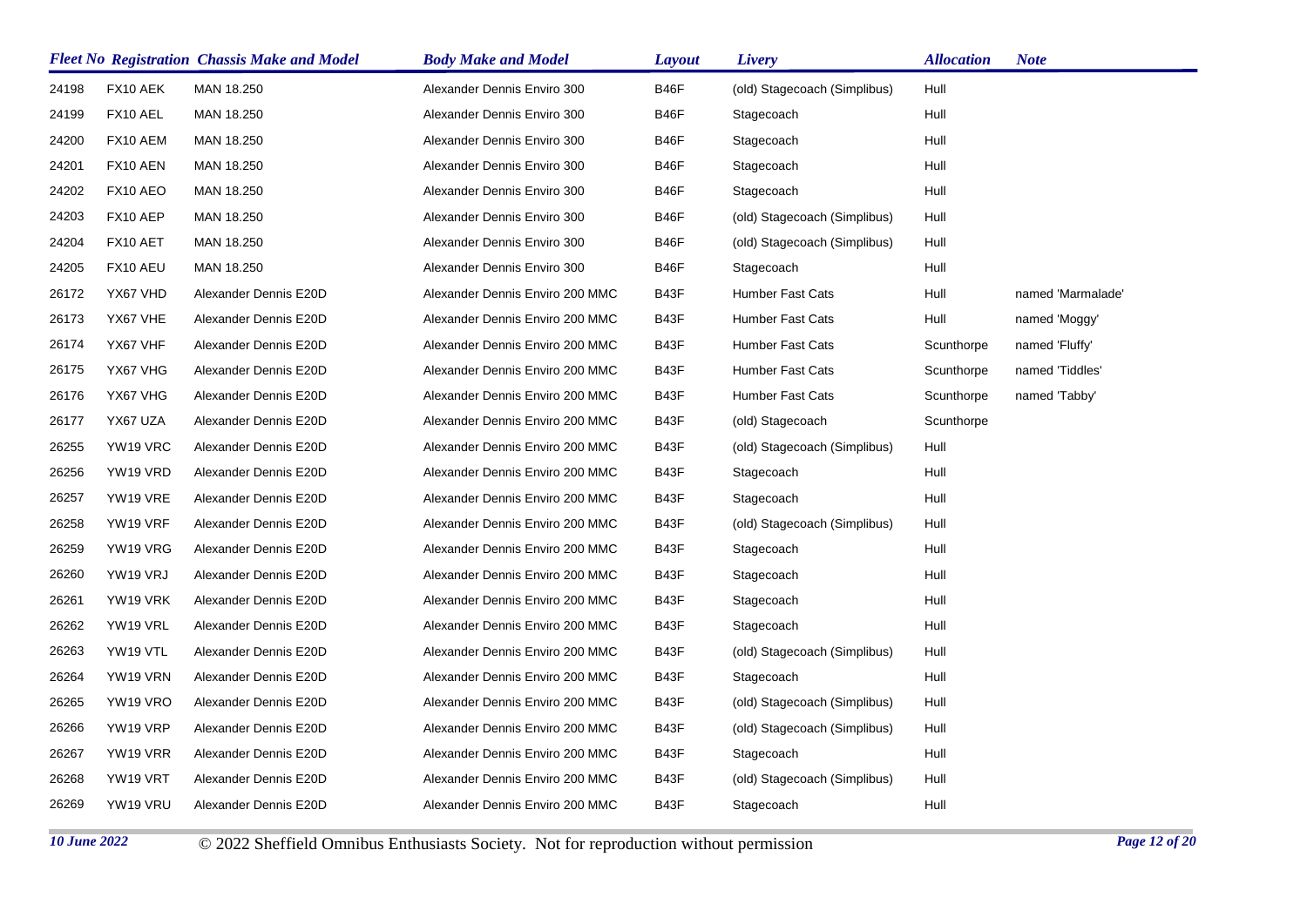| <b>Fleet No Registration Chassis Make and Model</b> |          |                             | <b>Body Make and Model</b>      | <b>Layout</b> | Livery                           | <b>Allocation</b> | <b>Note</b> |
|-----------------------------------------------------|----------|-----------------------------|---------------------------------|---------------|----------------------------------|-------------------|-------------|
| 26270                                               | YW19 VRV | Alexander Dennis E20D       | Alexander Dennis Enviro 200 MMC | B43F          | Stagecoach                       | Hull              |             |
| 26271                                               | YW19 VRX | Alexander Dennis E20D       | Alexander Dennis Enviro 200 MMC | B43F          | (old) Stagecoach (Simplibus)     | Hull              |             |
| 26272                                               | YW19 VRY | Alexander Dennis E20D       | Alexander Dennis Enviro 200 MMC | B43F          | Stagecoach                       | Hull              |             |
| 26273                                               | YW19 VRZ | Alexander Dennis E20D       | Alexander Dennis Enviro 200 MMC | B43F          | (old) Stagecoach (Simplibus)     | Hull              |             |
| 26274                                               | YW19 VSA | Alexander Dennis E20D       | Alexander Dennis Enviro 200 MMC | B43F          | Stagecoach                       | Hull              |             |
| 26275                                               | YW19 VSC | Alexander Dennis E20D       | Alexander Dennis Enviro 200 MMC | B43F          | (old) Stagecoach (Simplibus)     | Hull              |             |
| 27182                                               | SL64 HXR | Alexander Dennis E30D       | Alexander Dennis Enviro 300     | DP39F         | (old) Stagecoach                 | Mansfield         |             |
| 27183                                               | SL64 HXS | Alexander Dennis E30D       | Alexander Dennis Enviro 300     | DP39F         | (old) Stagecoach                 | Mansfield         |             |
| 27184                                               | SL64 HXT | Alexander Dennis E30D       | Alexander Dennis Enviro 300     | DP39F         | (old) Stagecoach                 | Mansfield         |             |
| 27185                                               | SL64 HXU | Alexander Dennis E30D       | Alexander Dennis Enviro 300     | DP39F         | (old) Stagecoach (Mansfield Mill | Mansfield         |             |
| 27186                                               | SL64 HXV | Alexander Dennis E30D       | Alexander Dennis Enviro 300     | DP39F         | (old) Stagecoach (Mansfield Mill | Mansfield         |             |
| 27189                                               | SL64 HXY | Alexander Dennis E30D       | Alexander Dennis Enviro 300     | <b>B41F</b>   | Stagecoach                       | Grimsby           |             |
| 27190                                               | SL64 HXZ | Alexander Dennis E30D       | Alexander Dennis Enviro 300     | <b>B41F</b>   | (old) Stagecoach                 | Grimsby           |             |
| 27191                                               | SL64 HYA | Alexander Dennis E30D       | Alexander Dennis Enviro 300     | <b>B41F</b>   | Stagecoach                       | Grimsby           |             |
| 27192                                               | SL64 HYB | Alexander Dennis E30D       | Alexander Dennis Enviro 300     | <b>B41F</b>   | Stagecoach                       | Grimsby           |             |
| 27193                                               | SL64 HYC | Alexander Dennis E30D       | Alexander Dennis Enviro 300     | <b>B41F</b>   | (old) Stagecoach                 | Mansfield         |             |
| 27194                                               | SL64 HYF | Alexander Dennis E30D       | Alexander Dennis Enviro 300     | <b>B41F</b>   | (old) Stagecoach                 | Lincoln           |             |
| 27195                                               | SL64 HYG | Alexander Dennis E30D       | Alexander Dennis Enviro 300     | <b>B41F</b>   | Stagecoach                       | Skegness          |             |
| 27196                                               | SL64 HYH | Alexander Dennis E30D       | Alexander Dennis Enviro 300     | <b>B41F</b>   | (old) Stagecoach (Simplibus)     | Skegness          |             |
| 27197                                               | SL64 HYJ | Alexander Dennis E30D       | Alexander Dennis Enviro 300     | <b>B41F</b>   | (old) Stagecoach (Simplibus)     | Scunthorpe        |             |
| 27198                                               | SL64 HYK | Alexander Dennis E30D       | Alexander Dennis Enviro 300     | <b>B41F</b>   | Stagecoach                       | Skegness          |             |
| 27199                                               | SL64 HYM | Alexander Dennis E30D       | Alexander Dennis Enviro 300     | <b>B41F</b>   | (old) Stagecoach (Simplibus)     | Skegness          |             |
| 27200                                               | SL64 HYN | Alexander Dennis E30D       | Alexander Dennis Enviro 300     | <b>B41F</b>   | (old) Stagecoach (Simplibus)     | Mansfield         |             |
| 27201                                               | SL64 HYO | Alexander Dennis E30D       | Alexander Dennis Enviro 300     | <b>B41F</b>   | Stagecoach                       | Grimsby           |             |
| 27202                                               | SL64 HYP | Alexander Dennis E30D       | Alexander Dennis Enviro 300     | <b>B41F</b>   | Stagecoach                       | Grimsby           |             |
| 27203                                               | SL64 HYR | Alexander Dennis E30D       | Alexander Dennis Enviro 300     | <b>B41F</b>   | Humber Flyer                     | Grimsby           |             |
| 27204                                               | SL64 HYS | Alexander Dennis E30D       | Alexander Dennis Enviro 300     | <b>B41F</b>   | Stagecoach                       | Grimsby           |             |
| 27205                                               | SL64 HYT | Alexander Dennis E30D       | Alexander Dennis Enviro 300     | <b>B41F</b>   | Humber Flyer                     | Grimsby           |             |
| 27594                                               | FJ08 VRC | Alexander Dennis Enviro 300 | Alexander Dennis Enviro 300     | B44F          | Stagecoach                       | Mansfield         |             |
|                                                     |          |                             |                                 |               |                                  |                   |             |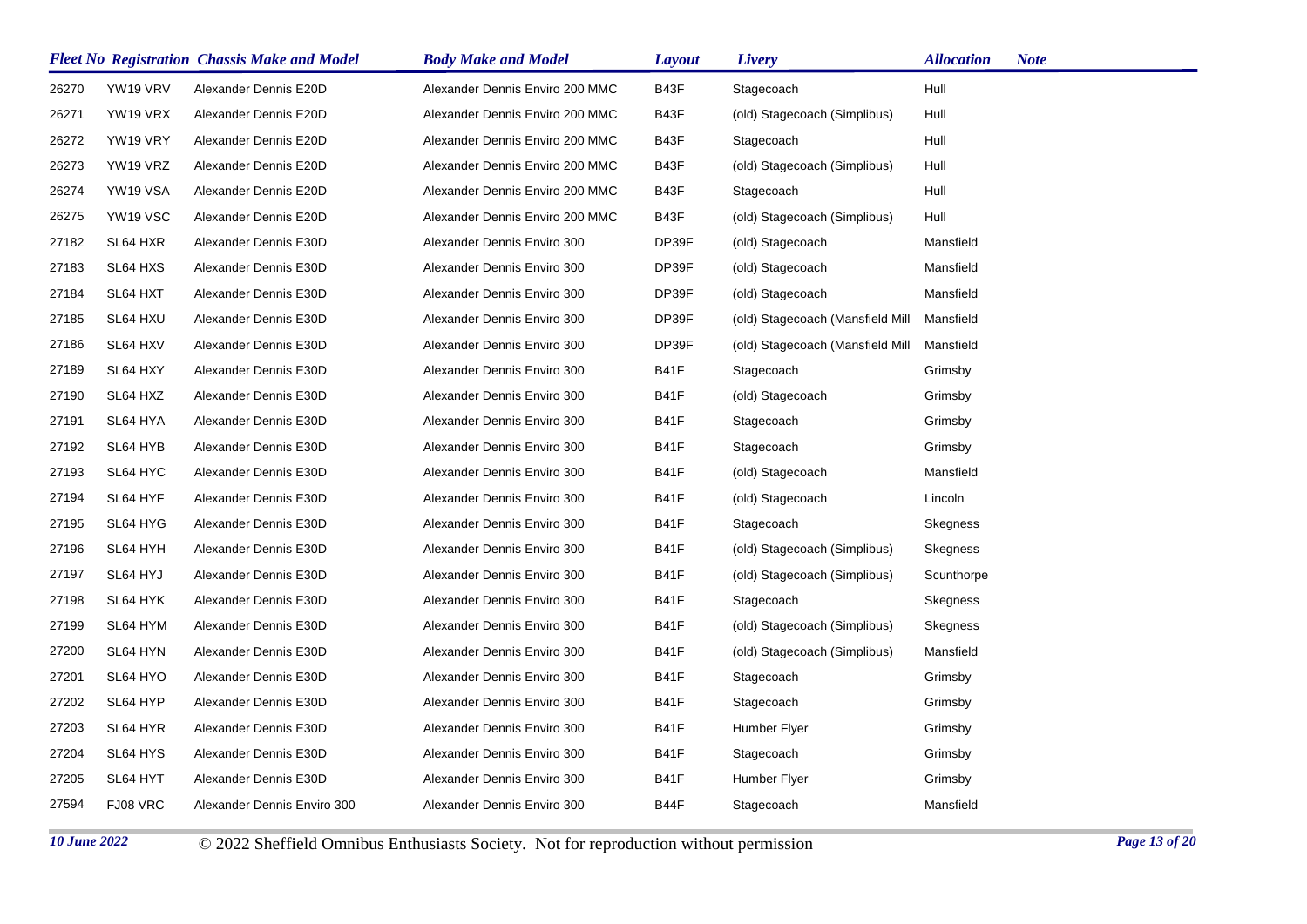|       |          | <b>Fleet No Registration Chassis Make and Model</b> | <b>Body Make and Model</b>  | Layout      | Livery           | <b>Allocation</b><br><b>Note</b> |
|-------|----------|-----------------------------------------------------|-----------------------------|-------------|------------------|----------------------------------|
| 27633 | FX10 AFZ | Alexander Dennis Enviro 300                         | Alexander Dennis Enviro 300 | B44F        | Stagecoach       | Lincoln                          |
| 27634 | FX10 DTY | Alexander Dennis Enviro 300                         | Alexander Dennis Enviro 300 | B44F        | Stagecoach       | Lincoln                          |
| 27635 | FX10 DTZ | Alexander Dennis Enviro 300                         | Alexander Dennis Enviro 300 | B44F        | Stagecoach       | reserve                          |
| 27636 | FX10 DUA | Alexander Dennis Enviro 300                         | Alexander Dennis Enviro 300 | B44F        | Stagecoach       | Lincoln                          |
| 27637 | FX10 DUJ | Alexander Dennis Enviro 300                         | Alexander Dennis Enviro 300 | B44F        | Stagecoach       | Lincoln                          |
| 27638 | FX10 DUU | Alexander Dennis Enviro 300                         | Alexander Dennis Enviro 300 | B44F        | Stagecoach       | Lincoln                          |
| 27639 | FX10 DUV | Alexander Dennis Enviro 300                         | Alexander Dennis Enviro 300 | B44F        | (old) Stagecoach | Lincoln                          |
| 27640 | FX10 DUY | Alexander Dennis Enviro 300                         | Alexander Dennis Enviro 300 | B44F        | Stagecoach       | reserve                          |
| 27641 | FX10 DVA | Alexander Dennis Enviro 300                         | Alexander Dennis Enviro 300 | B44F        | Stagecoach       | Lincoln                          |
| 27757 | FX61 HGC | Alexander Dennis E30D                               | Alexander Dennis Enviro 300 | <b>B41F</b> | (old) Stagecoach | Scunthorpe                       |
| 27758 | FX61 HGD | Alexander Dennis E30D                               | Alexander Dennis Enviro 300 | <b>B41F</b> | (old) Stagecoach | Worksop                          |
| 27759 | FX61 HGE | Alexander Dennis E30D                               | Alexander Dennis Enviro 300 | <b>B41F</b> | Stagecoach       | Lincoln                          |
| 27760 | FX61 HGF | Alexander Dennis E30D                               | Alexander Dennis Enviro 300 | <b>B41F</b> | Stagecoach       | Lincoln                          |
| 27761 | FX61 HGG | Alexander Dennis E30D                               | Alexander Dennis Enviro 300 | <b>B41F</b> | (old) Stagecoach | Mansfield                        |
| 27762 | FX61 HGJ | Alexander Dennis E30D                               | Alexander Dennis Enviro 300 | <b>B41F</b> | (old) Stagecoach | Grimsby                          |
| 27763 | FX61 HGK | Alexander Dennis E30D                               | Alexander Dennis Enviro 300 | <b>B41F</b> | Stagecoach       | Grimsby                          |
| 27764 | FX61 HGL | Alexander Dennis E30D                               | Alexander Dennis Enviro 300 | <b>B41F</b> | (old) Stagecoach | Grimsby                          |
| 27765 | GN12 CPK | Alexander Dennis E30D                               | Alexander Dennis Enviro 300 | <b>B41F</b> | (old) Stagecoach | Grimsby                          |
| 27781 | FX12 BEO | Alexander Dennis E30D                               | Alexander Dennis Enviro 300 | <b>B41F</b> | (old) Stagecoach | Grimsby                          |
| 27782 | FX12 BFO | Alexander Dennis E30D                               | Alexander Dennis Enviro 300 | <b>B41F</b> | (old) Stagecoach | Mansfield                        |
| 27783 | FX12 BFP | Alexander Dennis E30D                               | Alexander Dennis Enviro 300 | <b>B41F</b> | (old) Stagecoach | Lincoln                          |
| 27784 | FX12 BGE | Alexander Dennis E30D                               | Alexander Dennis Enviro 300 | <b>B41F</b> | Stagecoach       | Lincoln                          |
| 27785 | FX12 BHE | Alexander Dennis E30D                               | Alexander Dennis Enviro 300 | <b>B41F</b> | (old) Stagecoach | Mansfield                        |
| 27786 | FX12 BHL | Alexander Dennis E30D                               | Alexander Dennis Enviro 300 | <b>B41F</b> | (old) Stagecoach | reserve                          |
| 27787 | FX12 BHN | Alexander Dennis E30D                               | Alexander Dennis Enviro 300 | <b>B41F</b> | (old) Stagecoach | Mansfield                        |
| 27788 | FX12 BJJ | Alexander Dennis E30D                               | Alexander Dennis Enviro 300 | <b>B41F</b> | (old) Stagecoach | reserve                          |
| 27789 | FX12 BJZ | Alexander Dennis E30D                               | Alexander Dennis Enviro 300 | <b>B41F</b> | Stagecoach       | Gainsborough                     |
| 27790 | FX12 BKV | Alexander Dennis E30D                               | Alexander Dennis Enviro 300 | <b>B41F</b> | Stagecoach       | Gainsborough                     |
| 27791 | FX12 BLJ | Alexander Dennis E30D                               | Alexander Dennis Enviro 300 | <b>B41F</b> | Stagecoach       | Lincoln                          |
|       |          |                                                     |                             |             |                  |                                  |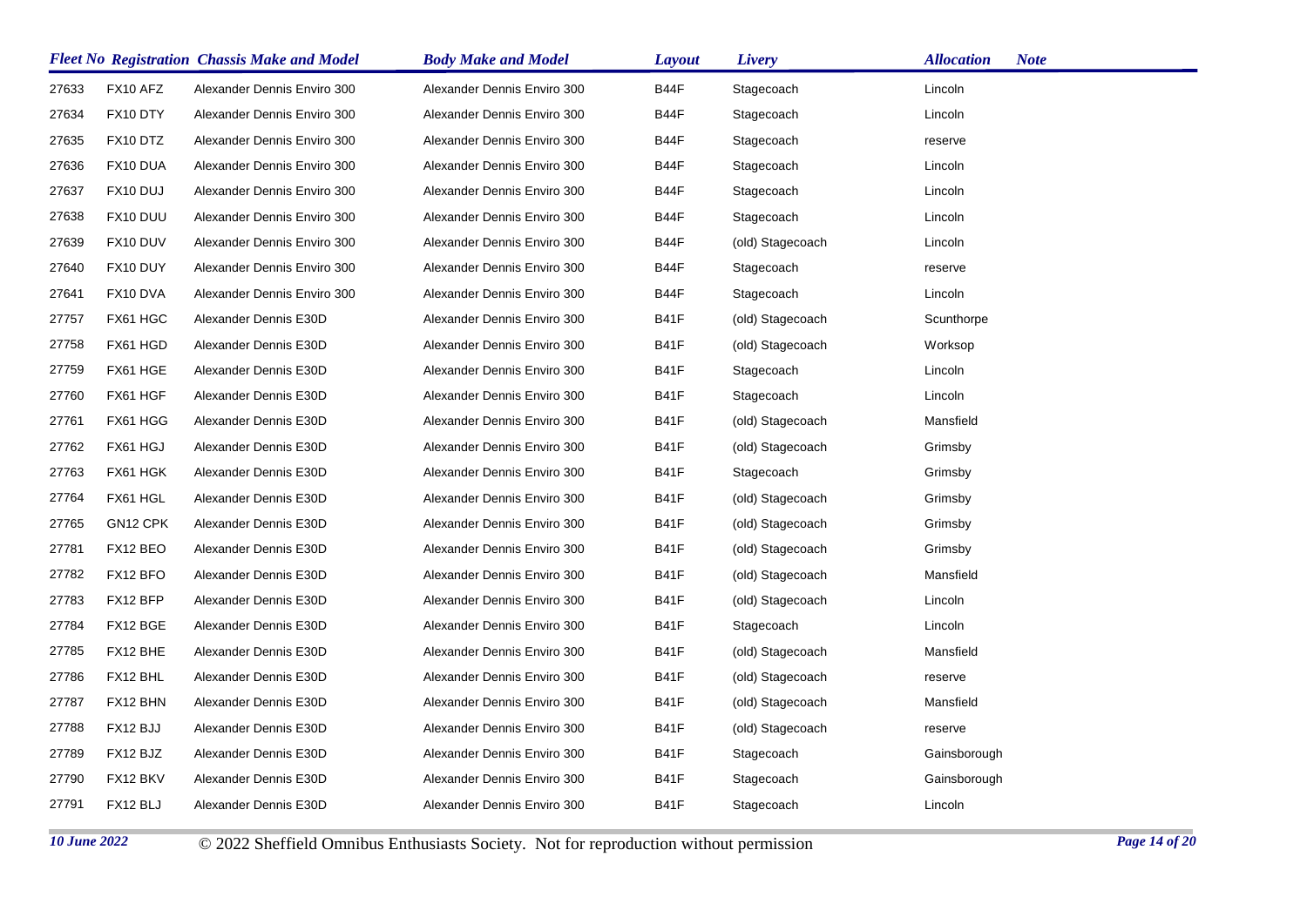| <b>Fleet No Registration Chassis Make and Model</b> |          |                          | <b>Body Make and Model</b>        | <b>Layout</b> | Livery                            | <b>Allocation</b> | <b>Note</b> |
|-----------------------------------------------------|----------|--------------------------|-----------------------------------|---------------|-----------------------------------|-------------------|-------------|
| 27792                                               | FX12 BLK | Alexander Dennis E30D    | Alexander Dennis Enviro 300       | <b>B41F</b>   | Remembering our Heros             | Lincoln           |             |
| 27793                                               | FX12 BMO | Alexander Dennis E30D    | Alexander Dennis Enviro 300       | <b>B41F</b>   | Stagecoach                        | Lincoln           |             |
| 27794                                               | FX12 BMZ | Alexander Dennis E30D    | Alexander Dennis Enviro 300       | <b>B41F</b>   | (old) Stagecoach                  | Skegness          |             |
| 27795                                               | FX12 BNA | Alexander Dennis E30D    | Alexander Dennis Enviro 300       | <b>B41F</b>   | Stagecoach                        | Gainsborough      |             |
| 27879                                               | FT13 OVK | Alexander Dennis E30D    | Alexander Dennis Enviro 300       | <b>B41F</b>   | (old) Stagecoach                  | Skegness          |             |
| 27880                                               | FT13 OVL | Alexander Dennis E30D    | Alexander Dennis Enviro 300       | <b>B41F</b>   | Stagecoach                        | Gainsborough      |             |
| 27881                                               | FT13 OVM | Alexander Dennis E30D    | Alexander Dennis Enviro 300       | <b>B41F</b>   | Stagecoach                        | Hull              |             |
| 27882                                               | FT13 OVN | Alexander Dennis E30D    | Alexander Dennis Enviro 300       | <b>B41F</b>   | Stagecoach                        | Scunthorpe        |             |
| 28611                                               | FX61 CYU | Scania K230UB            | Alexander Dennis Enviro 300       | B43F          | (old) Stagecoach (service 19)     | Worksop           |             |
| 28612                                               | FX61 CYV | Scania K230UB            | Alexander Dennis Enviro 300       | B43F          | (old) Stagecoach (service 19)     | Worksop           |             |
| 28613                                               | FX61 CYW | Scania K230UB            | Alexander Dennis Enviro 300       | B43F          | (old) Stagecoach                  | Worksop           |             |
| 28614                                               | FX61 CYY | Scania K230UB            | Alexander Dennis Enviro 300       | B43F          | Stagecoach                        | Worksop           |             |
| 28616                                               | FX61 CZA | Scania K230UB            | Alexander Dennis Enviro 300       | B43F          | (old) Stagecoach (service 19)     | Worksop           |             |
| 28617                                               | FX61 CZB | Scania K230UB            | Alexander Dennis Enviro 300       | B43F          | Stagecoach                        | Worksop           |             |
| 28618                                               | FX61 CZC | Scania K230UB            | Alexander Dennis Enviro 300       | B43F          | (old) Stagecoach                  | Worksop           |             |
| 28619                                               | FX61 CZD | Scania K230UB            | Alexander Dennis Enviro 300       | B43F          | (old) Stagecoach (service 19)     | Worksop           |             |
| 28620                                               | FX61 CZE | Scania K230UB            | Alexander Dennis Enviro 300       | B43F          | (old) Stagecoach                  | Worksop           |             |
| 30016                                               | LG71 DJD | BYD D8UR                 | Alexander Dennis Enviro 200 MMC E | B32F          | Nottsbus ECOnnect                 | Mansfield         |             |
| 30017                                               | LG71 DJE | BYD D8UR                 | Alexander Dennis Enviro 200 MMC E | B32F          | Nottsbus ECOnnect                 | Mansfield         |             |
| 30018                                               | LG71 DJF | BYD D8UR                 | Alexander Dennis Enviro 200 MMC E | B32F          | Nottsbus ECOnnect                 | Mansfield         |             |
| 30019                                               | LG71 DJJ | BYD D8UR                 | Alexander Dennis Enviro 200 MMC E | B32F          | Nottsbus ECOnnect                 | Mansfield         |             |
| 34426                                               | KV53 EZC | <b>Transbus Dart SLF</b> | <b>Transbus Pointer II</b>        | B38F          | Stagecoach                        | reserve           |             |
| 34456                                               | YN53 ZSJ | <b>Transbus Dart SLF</b> | <b>Transbus Pointer II</b>        | B38F          | (old) Stagecoach (Simplibus)      | reserve           |             |
| 34457                                               | YN53 ZRT | <b>Transbus Dart SLF</b> | <b>Transbus Pointer II</b>        | B33F          | Stagecoach Driver Training        | Worksop           | <b>DTV</b>  |
| 34459                                               | YN53 ZRV | <b>Transbus Dart SLF</b> | <b>Transbus Pointer II</b>        | B33F          | <b>Stagecoach Driver Training</b> | Lincoln           | <b>DTV</b>  |
| 34461                                               | YN53 ZRY | <b>Transbus Dart SLF</b> | <b>Transbus Pointer II</b>        | B33F          | Stagecoach Driver Training        | Hull              | <b>DTV</b>  |
| 34464                                               | YN53 ZSE | <b>Transbus Dart SLF</b> | <b>Transbus Pointer II</b>        | B33F          | <b>Stagecoach Driver Training</b> | Grimsby           | <b>DTV</b>  |
| 34465                                               | YN53 ZSF | <b>Transbus Dart SLF</b> | <b>Transbus Pointer II</b>        | B38F          | (old) Stagecoach                  | reserve           |             |
| 34473                                               | PX53 DJV | <b>Transbus Dart SLF</b> | <b>Transbus Pointer II</b>        | B33F          | <b>Stagecoach Driver Training</b> | Lincoln           | <b>DTV</b>  |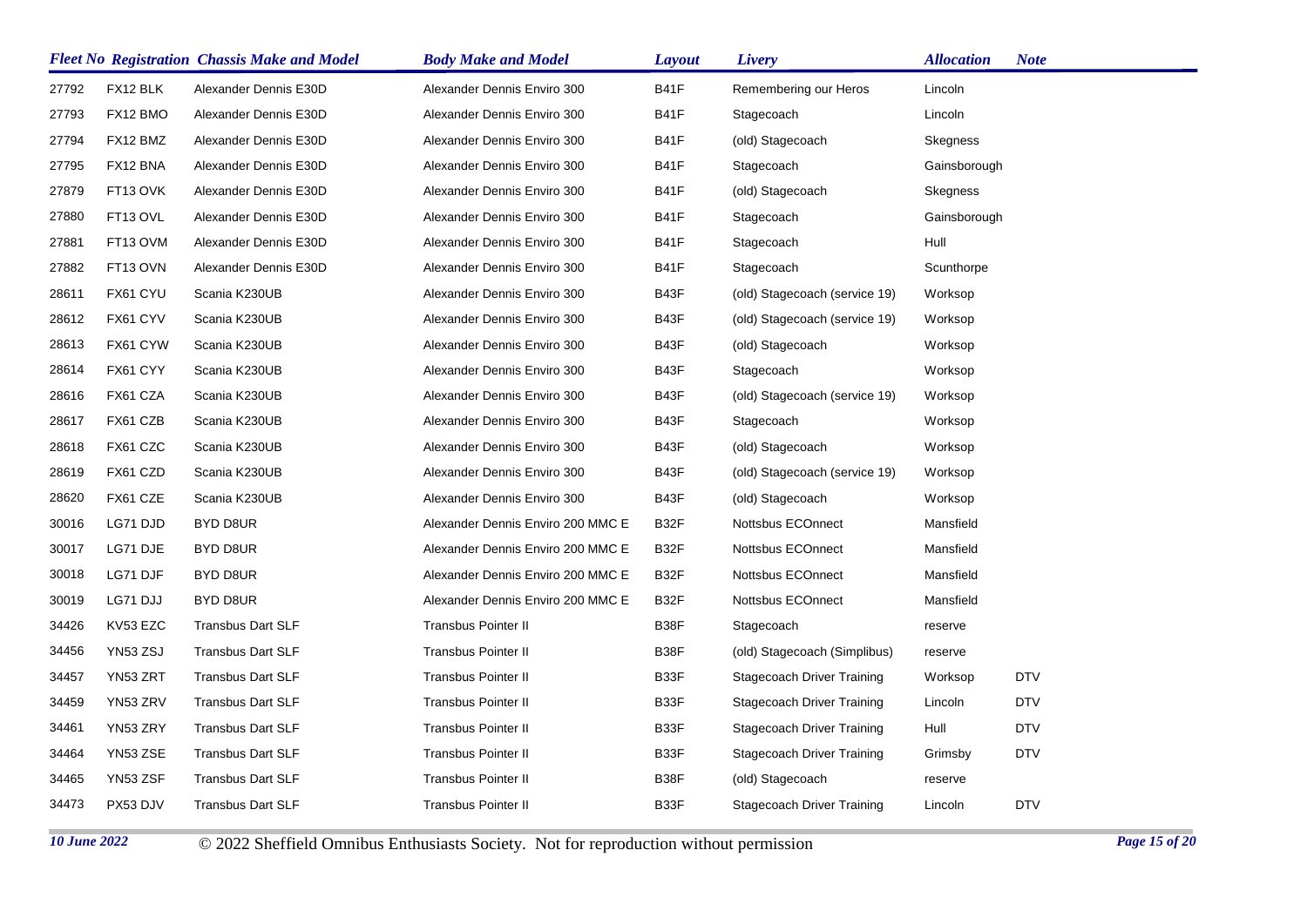|       |          | <b>Fleet No Registration Chassis Make and Model</b> | <b>Body Make and Model</b>  | <b>Layout</b> | <b>Livery</b>                     | <b>Allocation</b> | <b>Note</b> |
|-------|----------|-----------------------------------------------------|-----------------------------|---------------|-----------------------------------|-------------------|-------------|
| 34474 | PX53 DJY | <b>Transbus Dart SLF</b>                            | <b>Transbus Pointer II</b>  | B33F          | <b>Stagecoach Driver Training</b> | Lincoln           | <b>DTV</b>  |
| 34475 | PX53 DJZ | <b>Transbus Dart SLF</b>                            | <b>Transbus Pointer II</b>  | B33F          | <b>Stagecoach Driver Training</b> | Lincoln           | <b>DTV</b>  |
| 34530 | GX04 EYC | <b>Transbus Dart SLF</b>                            | <b>Transbus Pointer II</b>  | B38F          | (old) Stagecoach                  | Gainsborough      |             |
| 34570 | YN04 YXU | Alexander Dennis Dart SLF                           | Alexander Dennis Pointer II | B38F          | (old) Stagecoach (Simplibus)      | Gainsborough      |             |
| 34572 | YN04 YXW | Alexander Dennis Dart SLF                           | Alexander Dennis Pointer II | B38F          | (old) Stagecoach                  | Scunthorpe        |             |
| 34702 | PX05 ENE | Alexander Dennis Dart SLF                           | Alexander Dennis Pointer II | B38F          | (old) Stagecoach                  | reserve           |             |
| 34703 | PX05 ENF | Alexander Dennis Dart SLF                           | Alexander Dennis Pointer II | B33F          | <b>Stagecoach Driver Training</b> | Worksop           | <b>DTV</b>  |
| 34848 | FX06 AED | Alexander Dennis Dart SLF                           | Alexander Dennis Pointer II | B38F          | (old) Stagecoach (Into Town)      | Gainsborough      |             |
| 34850 | FX06 AEF | Alexander Dennis Dart SLF                           | Alexander Dennis Pointer II | B38F          | Stagecoach                        | Gainsborough      |             |
| 34851 | FX06 AEG | Alexander Dennis Dart SLF                           | Alexander Dennis Pointer II | B38F          | Stagecoach                        | withdrawn         |             |
| 35128 | YN56 HAA | Alexander Dennis Dart SLF                           | Alexander Dennis Pointer II | B38F          | (old) Stagecoach                  | Gainsborough      |             |
| 35129 | YN56 HAE | Alexander Dennis Dart SLF                           | Alexander Dennis Pointer II | B38F          | (old) Stagecoach (Bassetlaw Bell  | Gainsborough      |             |
| 35130 | YN56 HAO | Alexander Dennis Dart SLF                           | Alexander Dennis Pointer II | B38F          | Stagecoach                        | Gainsborough      |             |
| 35131 | YN56 HAU | Alexander Dennis Dart SLF                           | Alexander Dennis Pointer II | B38F          | Stagecoach                        | reserve           |             |
| 35133 | YN56 HBA | Alexander Dennis Dart SLF                           | Alexander Dennis Pointer II | B38F          | (old) Stagecoach                  | Worksop           |             |
| 35135 | YN56 HBC | Alexander Dennis Dart SLF                           | Alexander Dennis Pointer II | B38F          | (old) Stagecoach                  | reserve           |             |
| 35136 | YN56 HBD | Alexander Dennis Dart SLF                           | Alexander Dennis Pointer II | B38F          | (old) Stagecoach                  | reserve           |             |
| 35137 | YN56 HBF | Alexander Dennis Dart SLF                           | Alexander Dennis Pointer II | B38F          | (old) Stagecoach                  | Worksop           |             |
| 35138 | YN56 HBG | Alexander Dennis Dart SLF                           | Alexander Dennis Pointer II | B38F          | (old) Stagecoach                  | reserve           |             |
| 35139 | YN56 HBH | Alexander Dennis Dart SLF                           | Alexander Dennis Pointer II | B38F          | (old) Stagecoach                  | withdrawn         |             |
| 35140 | YN56 HBJ | Alexander Dennis Dart SLF                           | Alexander Dennis Pointer II | B38F          | (old) Stagecoach (Simplibus)      | Scunthorpe        |             |
| 35141 | YN56 HBK | Alexander Dennis Dart SLF                           | Alexander Dennis Pointer II | B38F          | (old) Stagecoach                  | reserve           |             |
| 35142 | YN56 HBL | Alexander Dennis Dart SLF                           | Alexander Dennis Pointer II | B38F          | (old) Stagecoach (Simplibus)      | Scunthorpe        |             |
| 35143 | YN56 HBO | Alexander Dennis Dart SLF                           | Alexander Dennis Pointer II | B38F          | Stagecoach                        | Scunthorpe        |             |
| 35144 | YN56 HBP | Alexander Dennis Dart SLF                           | Alexander Dennis Pointer II | B38F          | (old) Stagecoach                  | Scunthorpe        |             |
| 35145 | YN56 HBU | Alexander Dennis Dart SLF                           | Alexander Dennis Pointer II | B38F          | (old) Stagecoach (Simplibus)      | Scunthorpe        |             |
| 35146 | YN56 GZV | Alexander Dennis Dart SLF                           | Alexander Dennis Pointer II | B38F          | (old) Stagecoach                  | reserve           |             |
| 35147 | YN56 GZW | Alexander Dennis Dart SLF                           | Alexander Dennis Pointer II | B38F          | (old) Stagecoach                  | reserve           |             |
| 35148 | YN56 GZX | Alexander Dennis Dart SLF                           | Alexander Dennis Pointer II | B38F          | Stagecoach                        | reserve           |             |
|       |          |                                                     |                             |               |                                   |                   |             |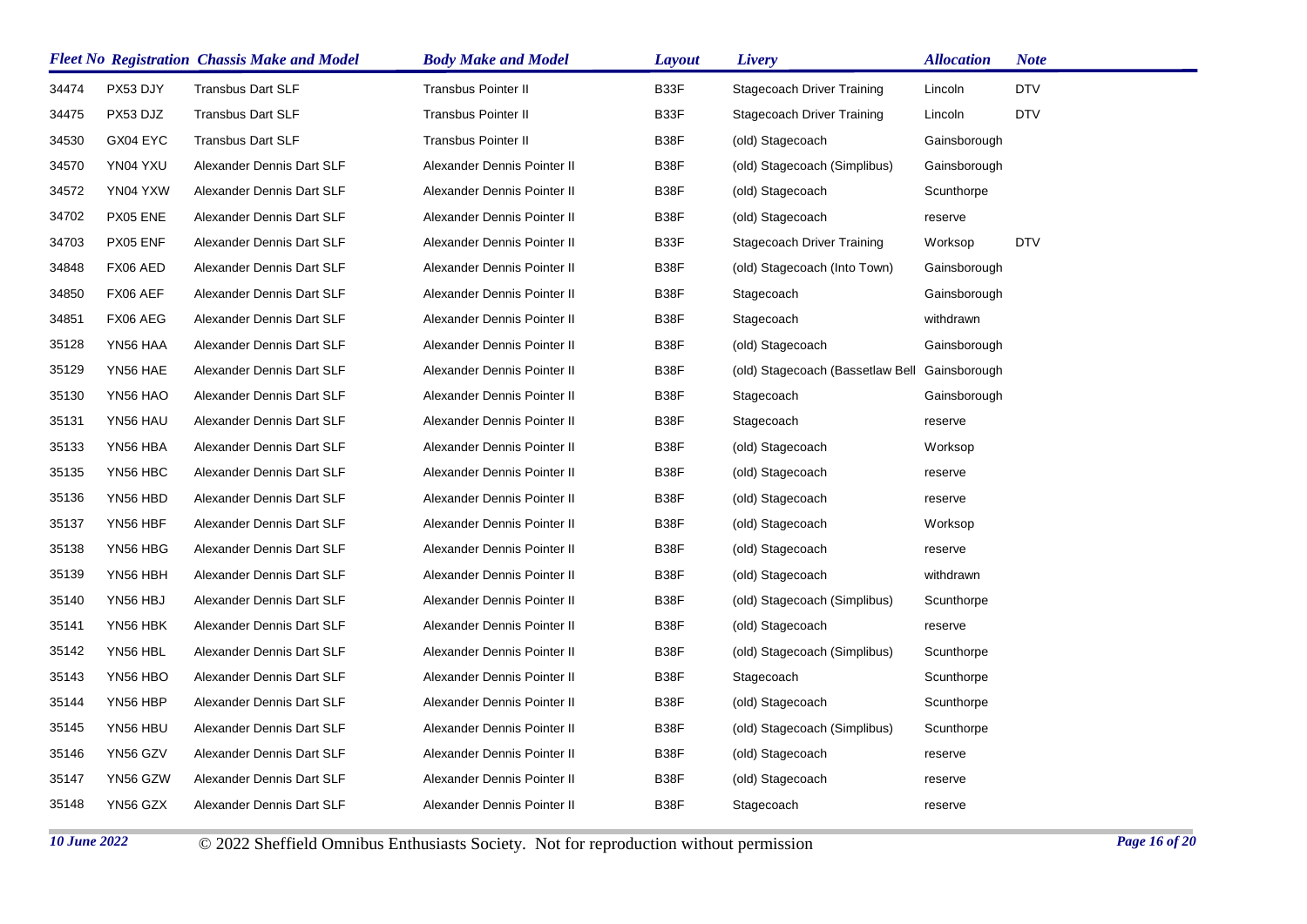|       |                 | <b>Fleet No Registration Chassis Make and Model</b> | <b>Body Make and Model</b>  | Layout            | Livery           | <b>Allocation</b> | <b>Note</b>                          |
|-------|-----------------|-----------------------------------------------------|-----------------------------|-------------------|------------------|-------------------|--------------------------------------|
| 35149 | YN56 GZY        | Alexander Dennis Dart SLF                           | Alexander Dennis Pointer II | B38F              | Stagecoach       | reserve           |                                      |
| 35150 | YN56 GZZ        | Alexander Dennis Dart SLF                           | Alexander Dennis Pointer II | B38F              | Stagecoach       | Gainsborough      |                                      |
| 36001 | FJ07 OSU        | Alexander Dennis Dart SLF                           | Alexander Dennis Enviro 200 | B35F              | Sherwood Arrow   | Worksop           | named 'The Maid Marian'              |
| 36002 | FJ07 OSV        | Alexander Dennis Dart SLF                           | Alexander Dennis Enviro 200 | B35F              | (old) Stagecoach | Worksop           |                                      |
| 36003 | FJ07 OSW        | Alexander Dennis Dart SLF                           | Alexander Dennis Enviro 200 | B <sub>35</sub> F | (old) Stagecoach | Worksop           |                                      |
| 36005 | FJ08 FZX        | Alexander Dennis Dart SLF                           | Alexander Dennis Enviro 200 | B37F              | (old) Stagecoach | Worksop           |                                      |
| 36006 | FJ08 VPY        | Alexander Dennis Dart SLF                           | Alexander Dennis Enviro 200 | B37F              | Sherwood Arrow   | Worksop           | named 'The Sherrif of<br>Nottingham' |
| 36007 | FJ08 FZZ        | Alexander Dennis Dart SLF                           | Alexander Dennis Enviro 200 | B37F              | (old) Stagecoach | Worksop           |                                      |
| 36058 | <b>FX58 CSO</b> | Alexander Dennis Dart SLF                           | Alexander Dennis Enviro 200 | B38F              | (old) Stagecoach | Scunthorpe        |                                      |
| 36059 | FX58 CUV        | Alexander Dennis Dart SLF                           | Alexander Dennis Enviro 200 | B38F              | Stagecoach       | Lincoln           |                                      |
| 36114 | FX10 AEV        | Alexander Dennis Dart SLF                           | Alexander Dennis Enviro 200 | B38F              | Stagecoach       | reserve           |                                      |
| 36115 | FX10 AEW        | Alexander Dennis Dart SLF                           | Alexander Dennis Enviro 200 | B38F              | Stagecoach       | reserve           |                                      |
| 36116 | FX10 AEY        | Alexander Dennis Dart SLF                           | Alexander Dennis Enviro 200 | B38F              | Stagecoach       | reserve           |                                      |
| 36117 | FX10 AEZ        | Alexander Dennis Dart SLF                           | Alexander Dennis Enviro 200 | B38F              | Stagecoach       | reserve           |                                      |
| 36118 | FX10 AFA        | Alexander Dennis Dart SLF                           | Alexander Dennis Enviro 200 | B38F              | Stagecoach       | reserve           |                                      |
| 36119 | FX10 AFE        | Alexander Dennis Dart SLF                           | Alexander Dennis Enviro 200 | B38F              | Stagecoach       | reserve           |                                      |
| 36120 | FX10 AFF        | Alexander Dennis Dart SLF                           | Alexander Dennis Enviro 200 | B38F              | Stagecoach       | reserve           |                                      |
| 36121 | FX10 AFJ        | Alexander Dennis Dart SLF                           | Alexander Dennis Enviro 200 | B38F              | Stagecoach       | Mansfield         |                                      |
| 36449 | OU61 AUW        | Alexander Dennis E20D                               | Alexander Dennis Enviro 200 | B37F              | Stagecoach       | Mansfield         |                                      |
| 36450 | OU61 AUX        | Alexander Dennis E20D                               | Alexander Dennis Enviro 200 | B37F              | (old) Stagecoach | Lincoln           |                                      |
| 36451 | OU61 AUY        | Alexander Dennis E20D                               | Alexander Dennis Enviro 200 | B37F              | Stagecoach       | Lincoln           |                                      |
| 36452 | OU61 AVB        | Alexander Dennis E20D                               | Alexander Dennis Enviro 200 | B37F              | Stagecoach       | reserve           |                                      |
| 36453 | OU61 AVC        | Alexander Dennis E20D                               | Alexander Dennis Enviro 200 | B37F              | Stagecoach       | Mansfield         |                                      |
| 36454 | OU61 AVD        | Alexander Dennis E20D                               | Alexander Dennis Enviro 200 | B37F              | (old) Stagecoach | Mansfield         |                                      |
| 36455 | OU61 AVE        | Alexander Dennis E20D                               | Alexander Dennis Enviro 200 | B37F              | Stagecoach       | Lincoln           |                                      |
| 36509 | FX12 BNJ        | Alexander Dennis E20D                               | Alexander Dennis Enviro 200 | B37F              | (old) Stagecoach | Mansfield         |                                      |
| 36510 | FX12 BNK        | Alexander Dennis E20D                               | Alexander Dennis Enviro 200 | B37F              | Stagecoach       | Mansfield         |                                      |
| 36511 | FX12 BOU        | Alexander Dennis E20D                               | Alexander Dennis Enviro 200 | B37F              | (old) Stagecoach | Mansfield         |                                      |
| 36512 | FX12 BSO        | Alexander Dennis E20D                               | Alexander Dennis Enviro 200 | B37F              | (old) Stagecoach | Mansfield         |                                      |

*10 June 2022* © 2022 Sheffield Omnibus Enthusiasts Society. Not for reproduction without permission *Page 17 of 20*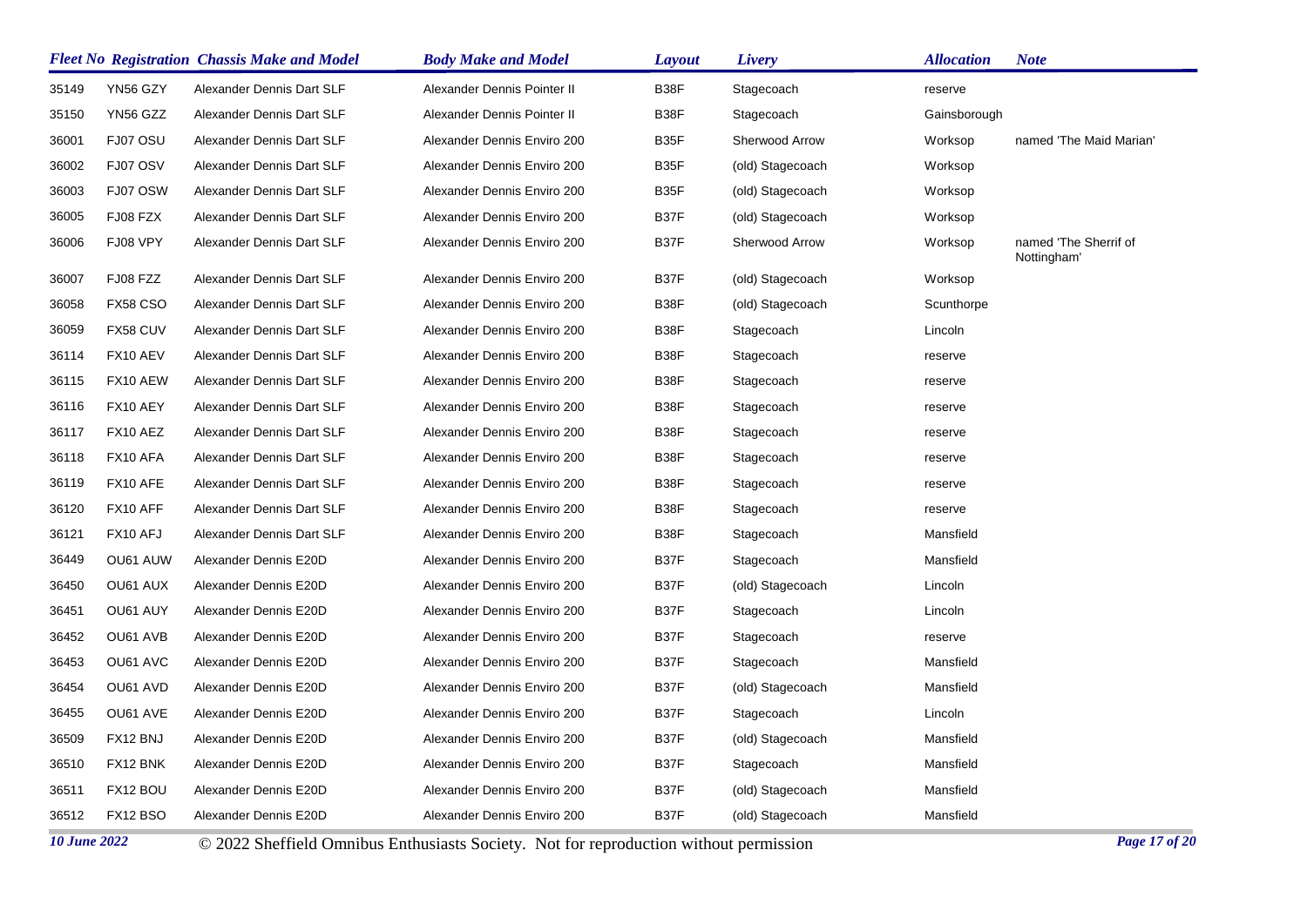|       |          | <b>Fleet No Registration Chassis Make and Model</b> | <b>Body Make and Model</b>  | <b>Layout</b> | Livery                                    | <b>Allocation</b> | <b>Note</b> |
|-------|----------|-----------------------------------------------------|-----------------------------|---------------|-------------------------------------------|-------------------|-------------|
| 36513 | FX12 BSU | Alexander Dennis E20D                               | Alexander Dennis Enviro 200 | B37F          | Stagecoach                                | Mansfield         |             |
| 36514 | FX12 BTE | Alexander Dennis E20D                               | Alexander Dennis Enviro 200 | B37F          | (old) Stagecoach                          | Mansfield         |             |
| 36515 | FX12 BTU | Alexander Dennis E20D                               | Alexander Dennis Enviro 200 | B37F          | (old) Stagecoach (Mansfield Mill          | Mansfield         |             |
| 36516 | FX12 BTV | Alexander Dennis E20D                               | Alexander Dennis Enviro 200 | B37F          | (old) Stagecoach                          | Mansfield         |             |
| 36517 | FX12 BUP | Alexander Dennis E20D                               | Alexander Dennis Enviro 200 | B37F          | Stagecoach                                | Mansfield         |             |
| 36518 | FX12 BVA | Alexander Dennis E20D                               | Alexander Dennis Enviro 200 | B37F          | (old) Stagecoach                          | Mansfield         |             |
| 36519 | FX12 BVE | Alexander Dennis E20D                               | Alexander Dennis Enviro 200 | B37F          | (old) Stagecoach (Mansfield Mill          | Mansfield         |             |
| 36520 | FX12 BVG | Alexander Dennis E20D                               | Alexander Dennis Enviro 200 | B37F          | (old) Stagecoach (Mansfield Mill          | Mansfield         |             |
| 36521 | FX12 BVM | Alexander Dennis E20D                               | Alexander Dennis Enviro 200 | B37F          | Stagecoach                                | Mansfield         |             |
| 36522 | FX12 BVO | Alexander Dennis E20D                               | Alexander Dennis Enviro 200 | B37F          | (old) Stagecoach (Mansfield Mov           | Mansfield         |             |
| 36523 | FX12 BVR | Alexander Dennis E20D                               | Alexander Dennis Enviro 200 | B37F          | Stagecoach                                | reserve           |             |
| 36524 | FX12 BVW | Alexander Dennis E20D                               | Alexander Dennis Enviro 200 | B37F          | (old) Stagecoach                          | Worksop           |             |
| 36525 | FX12 BZC | Alexander Dennis E20D                               | Alexander Dennis Enviro 200 | B37F          | (old) Stagecoach                          | Mansfield         |             |
| 36526 | FX12 BZD | Alexander Dennis E20D                               | Alexander Dennis Enviro 200 | B37F          | Stagecoach                                | Hull              |             |
| 36527 | FX12 BZE | Alexander Dennis E20D                               | Alexander Dennis Enviro 200 | B37F          | (old) Stagecoach                          | Grimsby           |             |
| 36706 | SF62 CXE | Alexander Dennis E20D                               | Alexander Dennis Enviro 200 | B37F          | Stagecoach                                | Lincoln           |             |
| 36707 | SF62 CXG | Alexander Dennis E20D                               | Alexander Dennis Enviro 200 | B37F          | (old) Stagecoach                          | Lincoln           |             |
| 36708 | SF62 CXN | Alexander Dennis E20D                               | Alexander Dennis Enviro 200 | B37F          | Stagecoach                                | Lincoln           |             |
| 36709 | SF62 CXR | Alexander Dennis E20D                               | Alexander Dennis Enviro 200 | B37F          | Stagecoach                                | Lincoln           |             |
| 36710 | SF62 CXT | Alexander Dennis E20D                               | Alexander Dennis Enviro 200 | B37F          | Stagecoach                                | Lincoln           |             |
| 36711 | SF62 CXU | Alexander Dennis E20D                               | Alexander Dennis Enviro 200 | B37F          | Stagecoach                                | Lincoln           |             |
| 36712 | SF62 CXZ | Alexander Dennis E20D                               | Alexander Dennis Enviro 200 | B37F          | Stagecoach                                | Lincoln           |             |
| 36998 | SN63 YPW | Alexander Dennis E20D                               | Alexander Dennis Enviro 200 | B37F          | (old) Stagecoach (Mansfield Mov           | Mansfield         |             |
| 36999 | SN63 YPX | Alexander Dennis E20D                               | Alexander Dennis Enviro 200 | B37F          | Stagecoach                                | Mansfield         |             |
| 37000 | SN63 YPY | Alexander Dennis E20D                               | Alexander Dennis Enviro 200 | B37F          | Stagecoach                                | Mansfield         |             |
| 37001 | SN63 YPZ | Alexander Dennis E20D                               | Alexander Dennis Enviro 200 | B37F          | (old) Stagecoach (Mansfield Mov Mansfield |                   |             |
| 37002 | SN63 YRA | Alexander Dennis E20D                               | Alexander Dennis Enviro 200 | B37F          | Stagecoach                                | Mansfield         |             |
| 37003 | SN63 YRC | Alexander Dennis E20D                               | Alexander Dennis Enviro 200 | B37F          | Stagecoach                                | Mansfield         |             |
| 37004 | SN63 YRD | Alexander Dennis E20D                               | Alexander Dennis Enviro 200 | B37F          | Stagecoach                                | Lincoln           |             |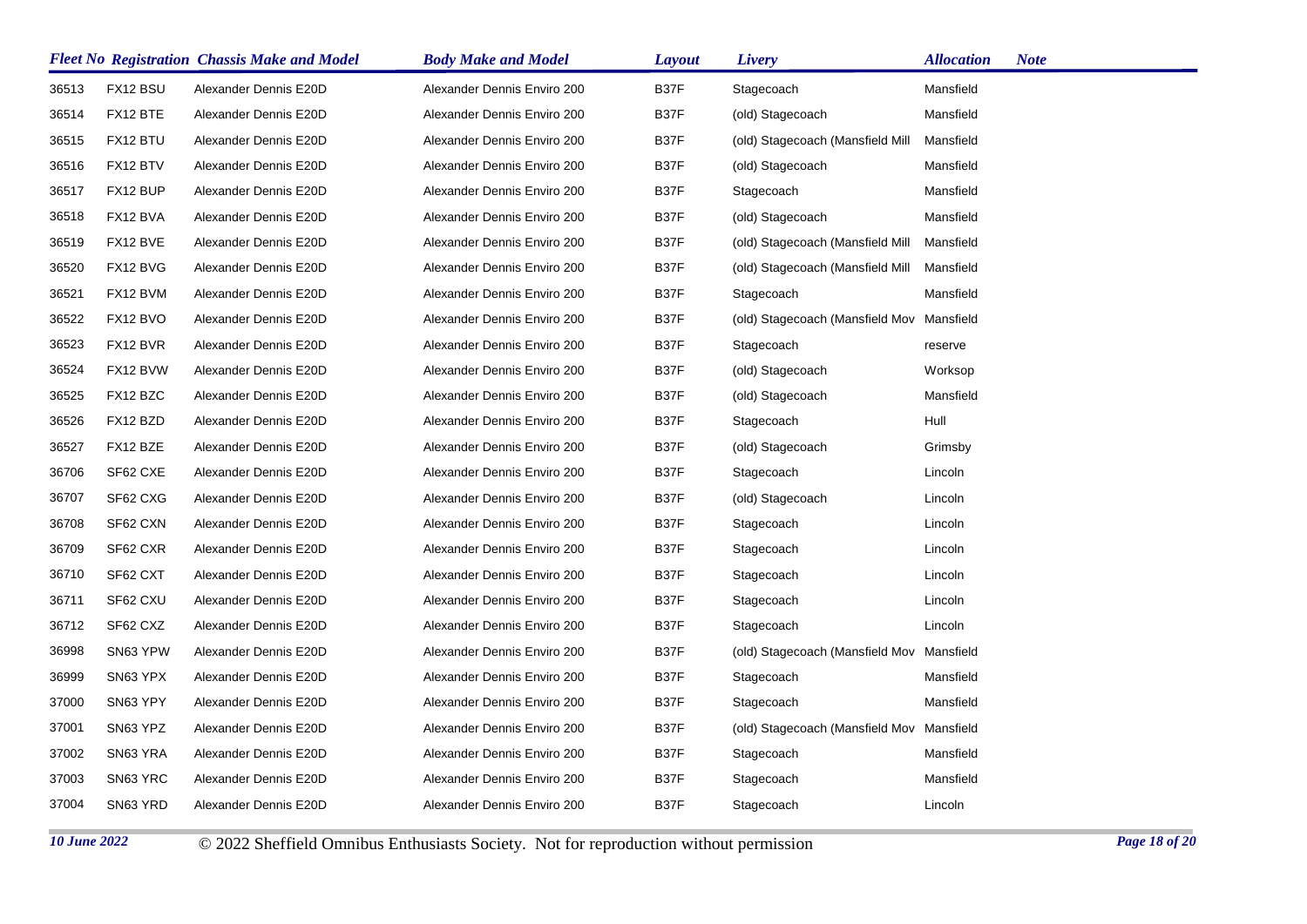|       |          | <b>Fleet No Registration Chassis Make and Model</b> | <b>Body Make and Model</b>      | <b>Layout</b> | Livery                       | <b>Allocation</b><br><b>Note</b> |
|-------|----------|-----------------------------------------------------|---------------------------------|---------------|------------------------------|----------------------------------|
| 37005 | SK63 ATO | Alexander Dennis E20D                               | Alexander Dennis Enviro 200     | B37F          | Stagecoach                   | Mansfield                        |
| 37187 | YY64 GUC | Alexander Dennis E20D                               | Alexander Dennis Enviro 200     | B37F          | Stagecoach                   | Grimsby                          |
| 37188 | YY64 GUD | Alexander Dennis E20D                               | Alexander Dennis Enviro 200     | B37F          | (old) Stagecoach             | Grimsby                          |
| 37189 | YY64 GUE | Alexander Dennis E20D                               | Alexander Dennis Enviro 200     | B37F          | (old) Stagecoach             | Grimsby                          |
| 37190 | YY64 GUF | Alexander Dennis E20D                               | Alexander Dennis Enviro 200     | B37F          | Stagecoach                   | Grimsby                          |
| 37191 | YY64 GUG | Alexander Dennis E20D                               | Alexander Dennis Enviro 200     | B37F          | (old) Stagecoach             | Grimsby                          |
| 37192 | YY64 GUH | Alexander Dennis E20D                               | Alexander Dennis Enviro 200     | B37F          | (old) Stagecoach             | Grimsby                          |
| 37193 | YY64 GUJ | Alexander Dennis E20D                               | Alexander Dennis Enviro 200     | B37F          | (old) Stagecoach             | Grimsby                          |
| 37194 | YY64 GUK | Alexander Dennis E20D                               | Alexander Dennis Enviro 200     | B37F          | (old) Stagecoach             | Grimsby                          |
| 37195 | YY64 GUO | Alexander Dennis E20D                               | Alexander Dennis Enviro 200     | B37F          | Stagecoach                   | Grimsby                          |
| 37196 | YY64 GUU | Alexander Dennis E20D                               | Alexander Dennis Enviro 200     | B37F          | Stagecoach                   | Grimsby                          |
| 37197 | YY64 GUW | Alexander Dennis E20D                               | Alexander Dennis Enviro 200     | B37F          | Stagecoach                   | reserve                          |
| 37198 | YY64 GUX | Alexander Dennis E20D                               | Alexander Dennis Enviro 200     | B37F          | Stagecoach                   | Grimsby                          |
| 37199 | YY64 GVA | Alexander Dennis E20D                               | Alexander Dennis Enviro 200     | B37F          | Stagecoach                   | Grimsby                          |
| 37200 | YY64 GVC | Alexander Dennis E20D                               | Alexander Dennis Enviro 200     | B37F          | Stagecoach                   | Grimsby                          |
| 37201 | YY64 GVD | Alexander Dennis E20D                               | Alexander Dennis Enviro 200     | B37F          | (old) Stagecoach             | Grimsby                          |
| 37202 | YY64 GVE | Alexander Dennis E20D                               | Alexander Dennis Enviro 200     | B37F          | Stagecoach                   | Grimsby                          |
| 37203 | YY64 GVF | Alexander Dennis E20D                               | Alexander Dennis Enviro 200     | B37F          | Stagecoach                   | Grimsby                          |
| 37204 | YY64 GVG | Alexander Dennis E20D                               | Alexander Dennis Enviro 200     | B37F          | (old) Stagecoach             | Grimsby                          |
| 37205 | YY64 GVJ | Alexander Dennis E20D                               | Alexander Dennis Enviro 200     | B37F          | Stagecoach                   | Grimsby                          |
| 37206 | YY64 GVK | Alexander Dennis E20D                               | Alexander Dennis Enviro 200     | B37F          | (old) Stagecoach             | Grimsby                          |
| 37207 | YY64 GVL | Alexander Dennis E20D                               | Alexander Dennis Enviro 200     | B37F          | Stagecoach                   | reserve                          |
| 37208 | YY64 GVM | Alexander Dennis E20D                               | Alexander Dennis Enviro 200     | B37F          | Stagecoach                   | reserve                          |
| 37209 | YY64 GVN | Alexander Dennis E20D                               | Alexander Dennis Enviro 200     | B37F          | (old) Stagecoach             | reserve                          |
| 37457 | SN67 WUX | Alexander Dennis E20D                               | Alexander Dennis Enviro 200 MMC | B40F          | Stagecoach                   | Lincoln                          |
| 37458 | SN67 WUY | Alexander Dennis E20D                               | Alexander Dennis Enviro 200 MMC | B40F          | Stagecoach                   | Lincoln                          |
| 37459 | SN67 WVA | Alexander Dennis E20D                               | Alexander Dennis Enviro 200 MMC | B40F          | (old) Stagecoach (Simplibus) | Lincoln                          |
| 37460 | SN67 WVB | Alexander Dennis E20D                               | Alexander Dennis Enviro 200 MMC | B40F          | (old) Stagecoach (Simplibus) | Lincoln                          |
| 37461 | SN67 WVC | Alexander Dennis E20D                               | Alexander Dennis Enviro 200 MMC | B40F          | Stagecoach                   | Lincoln                          |